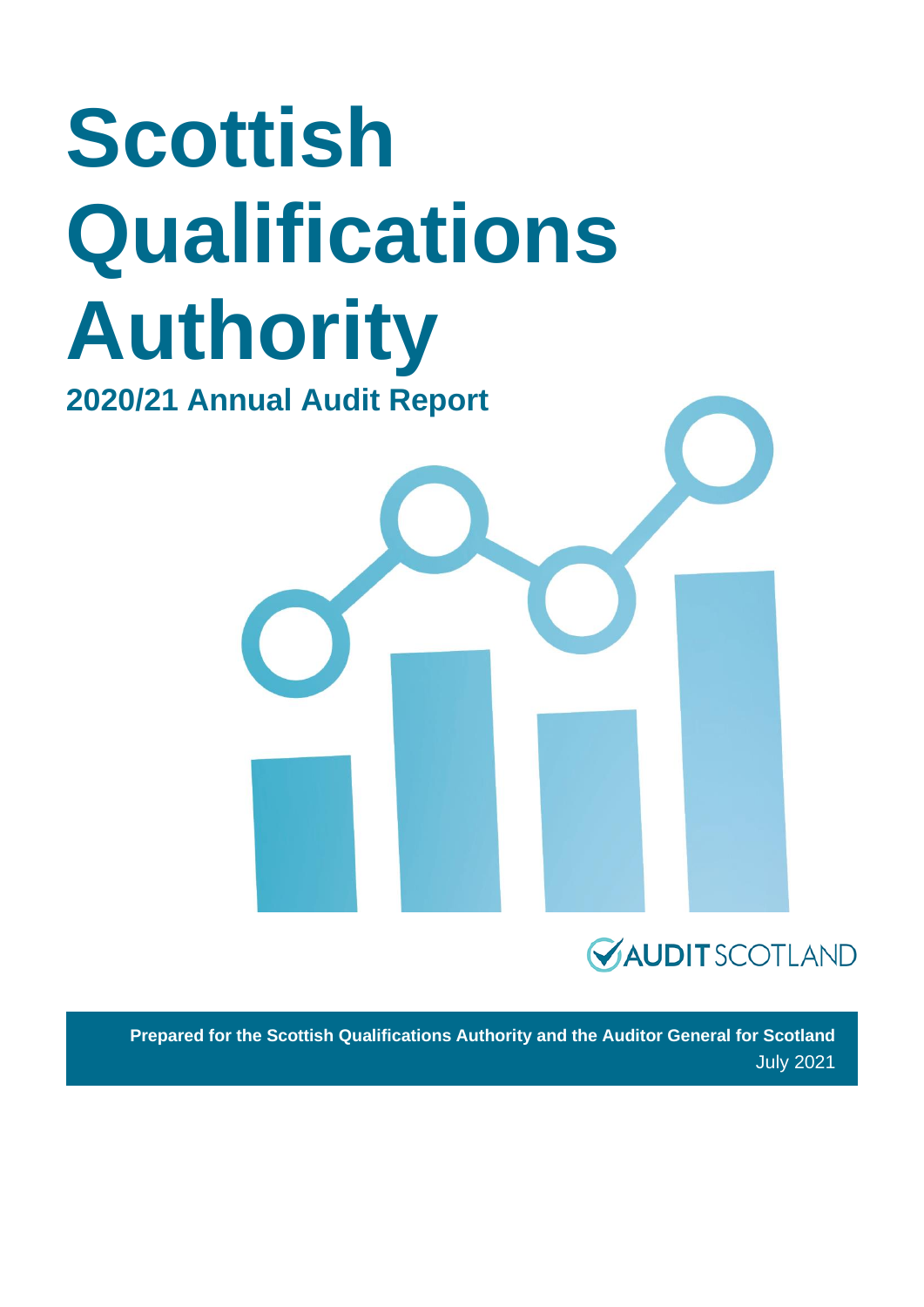# **Contents**

| Key messages                                                   | 3  |
|----------------------------------------------------------------|----|
| <b>Introduction</b>                                            | 4  |
| 1. Audit of 2020/21 annual report and accounts                 | 6  |
| 2. Financial sustainability                                    | 13 |
| 3. Governance and transparency                                 | 17 |
| Appendix 1. Action plan 2020/21                                | 24 |
| Appendix 2. Significant audit risks                            | 27 |
| Appendix 3. Summary of 2020/21 national performance reports 29 |    |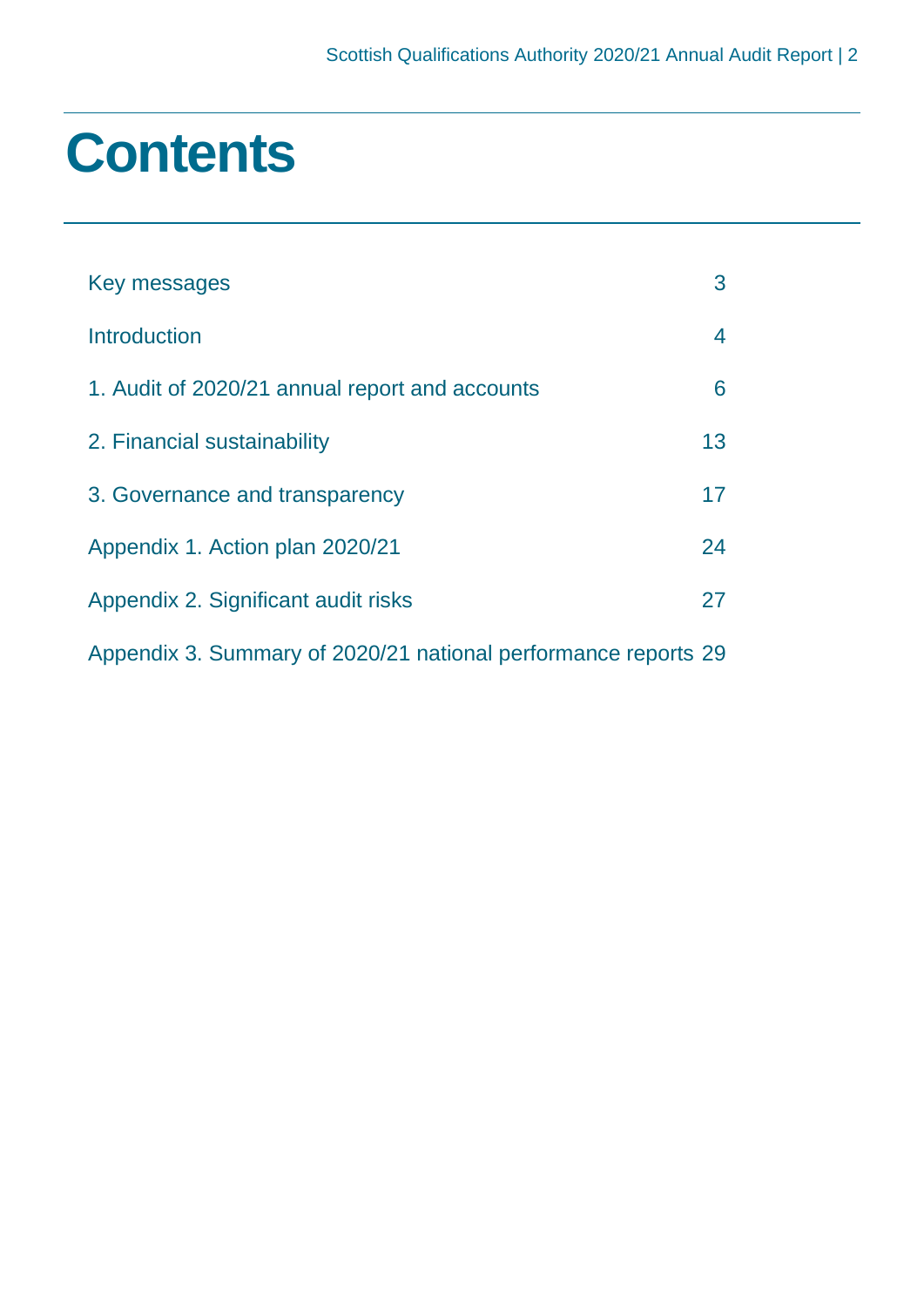# <span id="page-2-0"></span>**Key messages**

### **2020/21 annual report and accounts**

- **1** Our audit opinions on the annual accounts are unmodified.
- **2** Due to the impact of Covid-19 there were delays to the preparation and audit of the 2020/21 annual report and accounts.
- **3** Expenditure and income in the financial statements were incurred or applied in accordance with legislation and guidance issued by Scottish Ministers.
- **4** The performance report, governance statement and remuneration and staff report are consistent with the financial statements and properly prepared in accordance with guidance.

### **Financial sustainability**

- **5** SQA reported an underspend of nearly £9.25 million against its resource funding departmental expenditure limit in 2020/21. This was mainly due to the cancellation of the exams diet.
- **6** The Scottish Government's plans to replace the authority, as well as the ongoing impact of Covid-19, will limit the extent to which the authority can plan longer-term governance, transparency and value for money.

### **Governance and transparency**

- **7** Governance arrangements have been adapted to reflect the impact of the Covid-19 pandemic. We have considered these measures and have concluded that SQA has appropriate and effective governance.
- **8** The Scottish Government's decision to replace the SQA means a period of significant change lies ahead. It will be important for governance arrangements to remain effective to ensure staff and stakeholders are supported throughout the transition to a potential new specialist agency.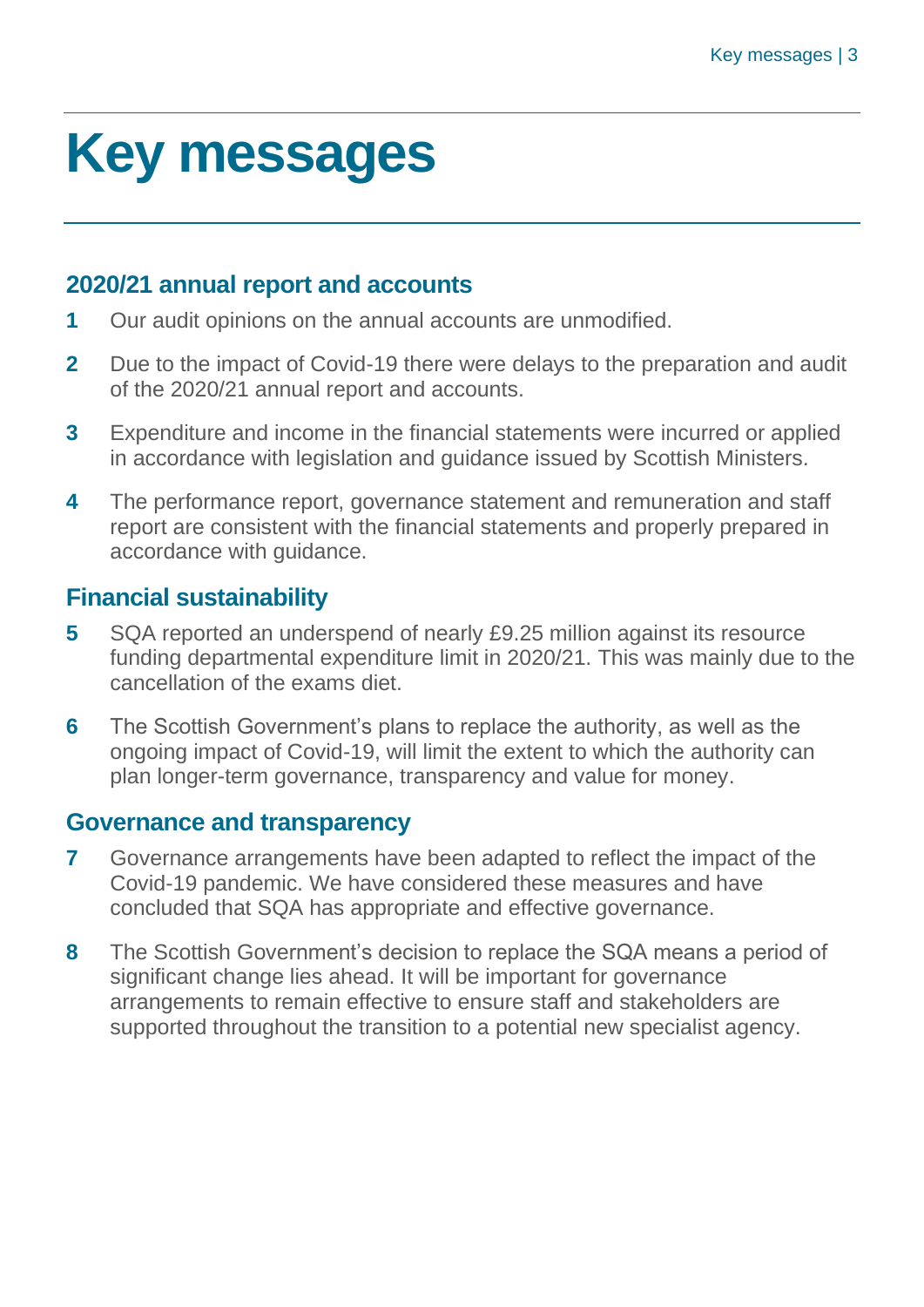# <span id="page-3-0"></span>**Introduction**

**1.** This report summarises the findings from our 2020/21 audit of the Scottish Qualifications Authority (SQA).

**2.** The scope of our audit was set out in our Annual Audit Plan presented to the the SQA's Audit Committee on 15 March 2021.

**3.** The main elements of our audit work in 2020/21 have been:

- an audit of the SQA's 2020/21 annual report and accounts including the issue of an independent auditor's report setting out our opinions
- a review of the SQA's key financial systems
- consideration of the SQA's financial sustainability and governance arrangements.

#### **Responsibilities and reporting**

**4.** The SQA has primary responsibility for ensuring the proper financial stewardship of public funds. This includes preparing an annual report and accounts that are in accordance with the accounts direction from the Scottish Ministers.

**5.** The SQA is also responsible for establishing appropriate and effective arrangements for governance, propriety and regularity.

**6.** Our responsibilities as independent auditor are established by the Public Finance and Accountability (Scotland) Act 2000 and the [Code of Audit Practice](https://www.audit-scotland.gov.uk/report/code-of-audit-practice-2016)  [2016,](https://www.audit-scotland.gov.uk/report/code-of-audit-practice-2016) and supplementary guidance and International Standards on Auditing in the UK. As public sector auditors we give independent opinions on the annual report and accounts. Additionally, we conclude on the appropriateness and effectiveness of the performance management arrangements, the suitability and effectiveness of corporate governance arrangements, the financial position and arrangements for securing financial sustainability. Further details of the respective responsibilities of management and the auditor can be found in the [Code of Audit Practice 2016](http://auditscotland.spideronline.co.uk/report/code-of-audit-practice-2016) and supplementary guidance.

**7.** Audit Scotland's Code of Audit Practice 2016 includes provisions relating to the audit of small bodies. Where the application of the full wider audit scope is judged by auditors not to be appropriate to an audited body then annual audit work can focus on the financial sustainability of the body and the disclosures in the governance statement. In our 2020/21 Annual Audit Plan we conveyed our intention to apply the small body provisions to the 2020/21 audit of the SQA's annual report and accounts.

**8.** Best Value is about ensuring that there is good governance and effective management of resources, with a focus on improvement, to deliver the best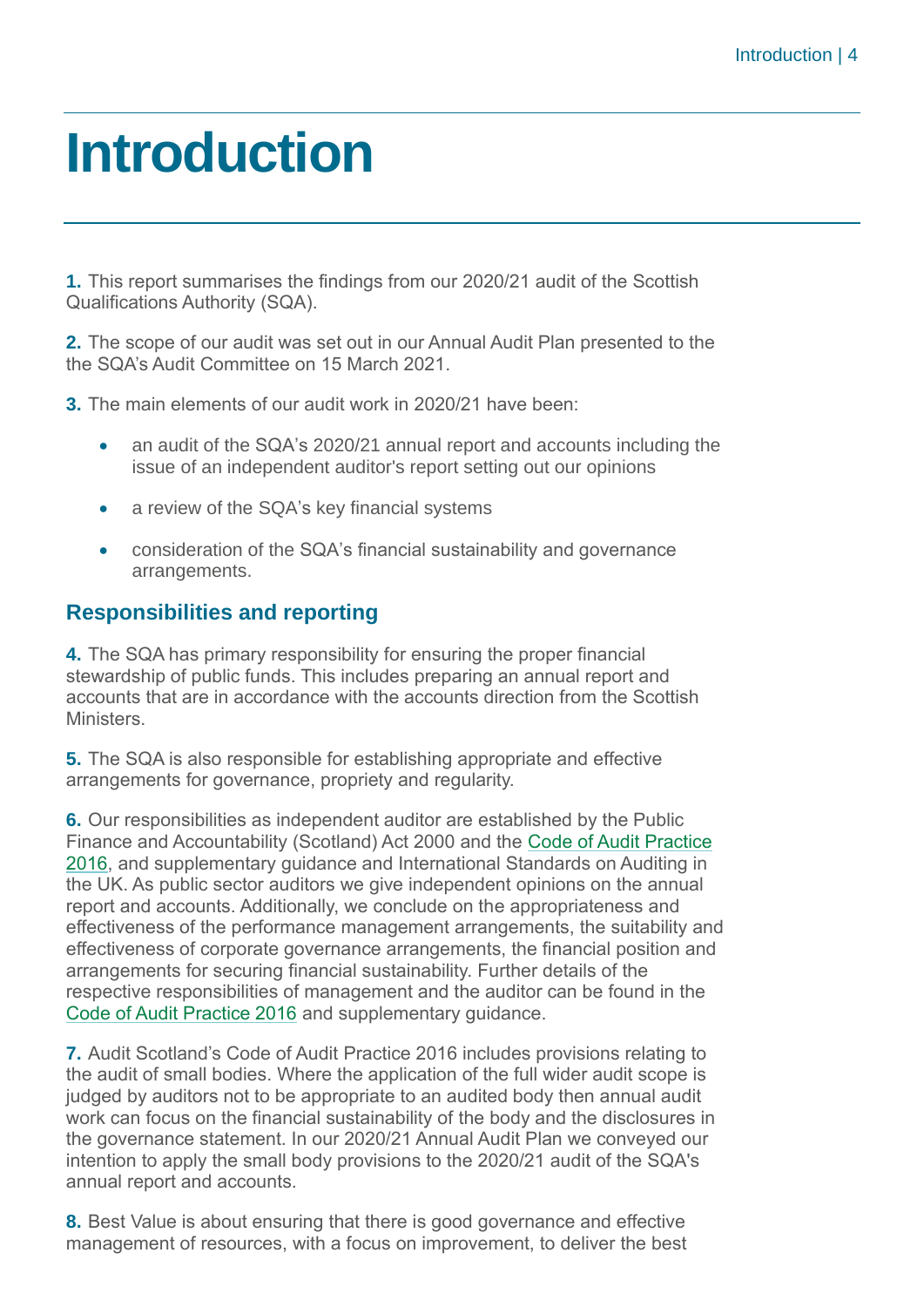possible outcomes for citizens. The duty of Best Value is a formal duty on the agency's Accountable Officer. As we have applied the Code of Audit Practice small body provision to the audit of SQA, our wider responsibilities do not fully apply. Our Best Value work is limited to our audit work on financial sustainability and governance arrangements.

**9.** This report raises matters arising from our audit. Weaknesses or risks identified are only those which have come to our attention during our normal audit work and may not be all that exist. Communicating these does not absolve management from its responsibility to address the issues we raise and to maintain adequate systems of control.

**10.** Our annual audit report contains an agreed action plan at [Appendix 1.](#page-23-0) It sets out specific recommendations, the responsible officers and dates for implementation. It also includes any outstanding actions from last year and progress against these.

#### **Auditor Independence**

**11.** Auditors appointed by the Accounts Commission or Auditor General must comply with the Code of Audit Practice and relevant supporting guidance. When auditing the financial statements auditors must comply with professional standards issued by the Financial Reporting Council and those of the professional accountancy bodies.

**12.** We can confirm that we comply with the Financial Reporting Council's Ethical Standard. We can also confirm that we have not undertaken any nonaudit related services and therefore the 2020/21 audit fee of £49,020 as set out in our Annual Audit Plan remains unchanged. We are not aware of any relationships that could compromise our objectivity and independence.

**13.** This report is addressed to both the body and the Auditor General for Scotland and will be published on Audit Scotland's website [www.audit](http://www.audit-scotland.gov.uk/)[scotland.gov.uk](http://www.audit-scotland.gov.uk/) in due course.

**14.** We would like to thank the management and staff who have been involved in our work for their cooperation and assistance during the audit.

#### **Adding value through the audit**

**15.** We add value to the SQA through the audit by:

- identifying and providing insight on significant risks, and making clear and relevant recommendations
- sharing intelligence and good practice through our national reports [\(Appendix 3\)](#page-28-0) and good practice guides
- providing clear and focused conclusions on the appropriateness, effectiveness and impact of corporate governance, performance management arrangements and financial sustainability.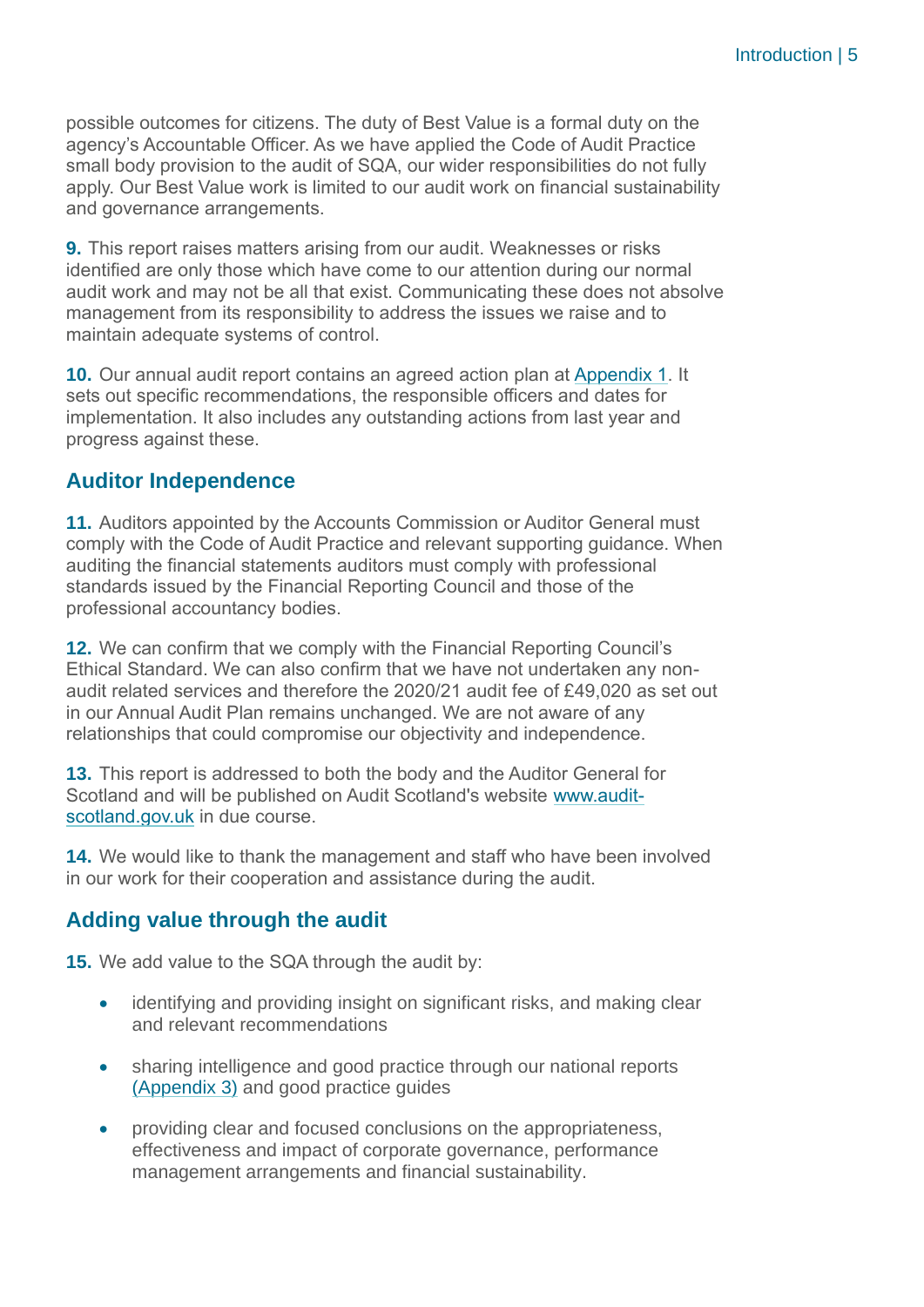# <span id="page-5-0"></span>**1. Audit of 2020/21 annual report and accounts**

The principal means of accounting for the stewardship of resources and performance

### **Main judgements**

Our audit opinions on the annual accounts are unmodified.

Due to the impact of Covid-19 there were delays to the preparation and audit of the 2020/21 annual report and accounts.

Expenditure and income in the financial statements were incurred or applied in accordance with legislation and guidance issued by Scottish Ministers.

The performance report, governance statement and remuneration and staff report are consistent with the financial statements and properly prepared in accordance with guidance.

#### **Our audit opinions on the annual report and accounts are unmodified**

**16.** The annual report and accounts for the year ended 31 March 2021 were approved by the management board on 1 September 2021. We reported in the independent auditor's report :

- the financial statements give a true and fair view and were properly prepared in accordance with the financial reporting framework
- expenditure and income were regular and in accordance with legislation and guidance issued by Scottish Ministers
- the audited part of the remuneration and staff report, performance report and governance statement were all consistent with the financial statements and properly prepared in accordance with the relevant legislation and directions made by Scottish Ministers.

**17.** We are satisfied that there are no matters upon which we are required by the Auditor General to report by exception.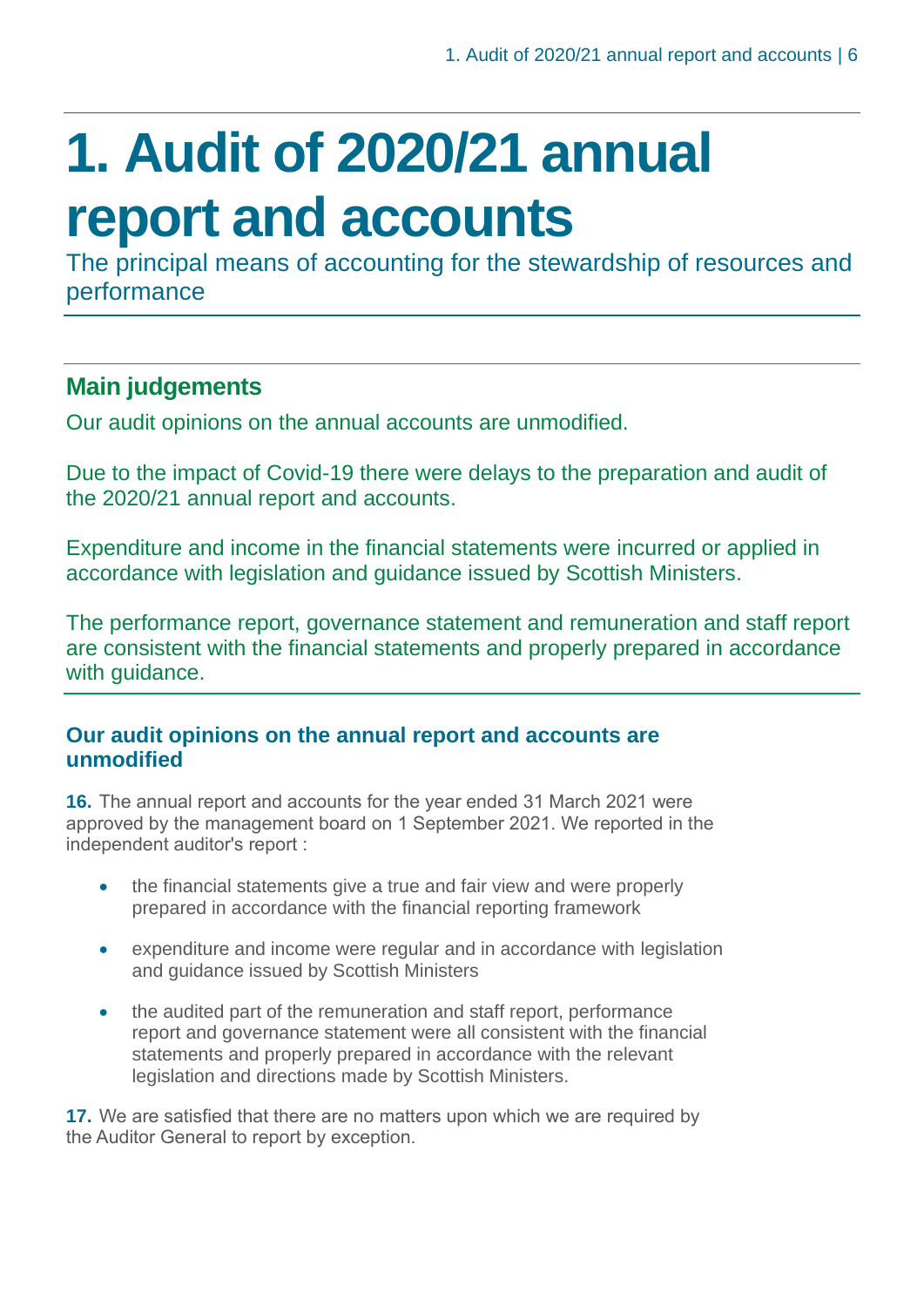#### **There were delays in preparing and auditing the annual report and accounts due to the impact of Covid-19**

**18.** As a result of the continuing impact of Covid-19, the Scottish Government extended the deadline for submission of central government audited annual reports and accounts from 30 June 2021 to 31 August 2021. This mirrored the 2019/20 arrangements.

**19.** The unaudited annual report and accounts were received on 20 May 2021, which was later than our agreed audit timetable date of 10 May. Further, some key elements of the annual report, including the financial overview, were provided late in the audit process. The delay was due to difficulties in obtaining financial data as a result of Covid-19, and pressures due to other priorities. There were also numerous amendments required to the draft annual report and accounts following their submission to audit.

**20.** Although ongoing restrictions meant that SQA and audit staff worked remotely, we were able to gather sufficient audit evidence on which to draw our conclusions. The audit team received a good level support from finance staff during the final accounts audit process. The completion of the SQA's annual report and accounts remained within the statutory deadline of 31 December 2021.

#### **Overall materiality was £0.743 million**

**21.** Our initial assessment of materiality was carried out during the planning phase of the audit. This was revised on receipt of the unaudited annual report and accounts and is summarised in [Exhibit](#page-6-0) 1.

#### <span id="page-6-0"></span>**Exhibit 1 Materiality values**

| <b>Materiality level</b>   | <b>Amount</b>  |
|----------------------------|----------------|
| <b>Overall materiality</b> | £0.743 million |
| Performance materiality    | £0.446 million |
| <b>Reporting threshold</b> | £15,000        |

Source: Audit Scotland

#### **Three risks of material misstatement were identified**

**22.** [Appendix 2](#page-26-0) provides our assessment of risks of material misstatement in the annual report and accounts and any wider audit dimension risks. Our assessment highlighted three risks of material misstatement:

- The impact of Covid-19
- Management override of controls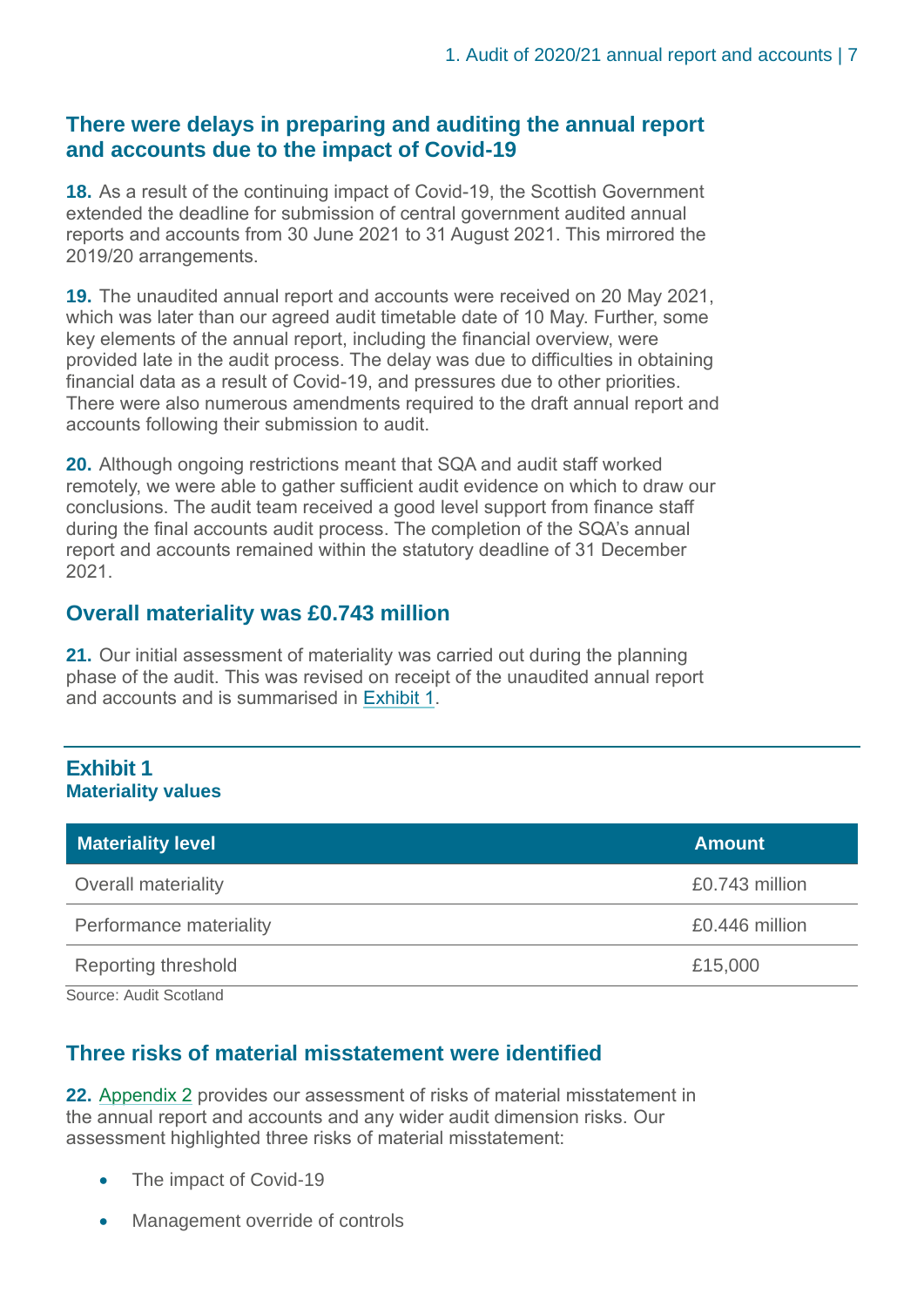• Risks arising from estimations and judgements.

**23.** These risks influence our overall audit strategy, the allocation of staff resources to the audit and indicate how the efforts of the audit team were directed. [Appendix 2](#page-26-0) also identifies the work we undertook to address these risks and our conclusions from this work.

#### **Significant findings from the audit**

**24.** International Standard on Auditing (UK) 260 requires us to communicate significant findings from the audit to those charged with governance, including our view about the qualitative aspects of SQA's accounting practices.

**25.** Significant findings are summarised at Exhibit 2. Where a finding has resulted in a recommendation to management, a cross reference to the action plan in appendix 1 has been included.

**26.** In addition to the issues set out below, and in accordance with normal audit practice, a number of presentational and disclosure amendments were discussed and agreed with management.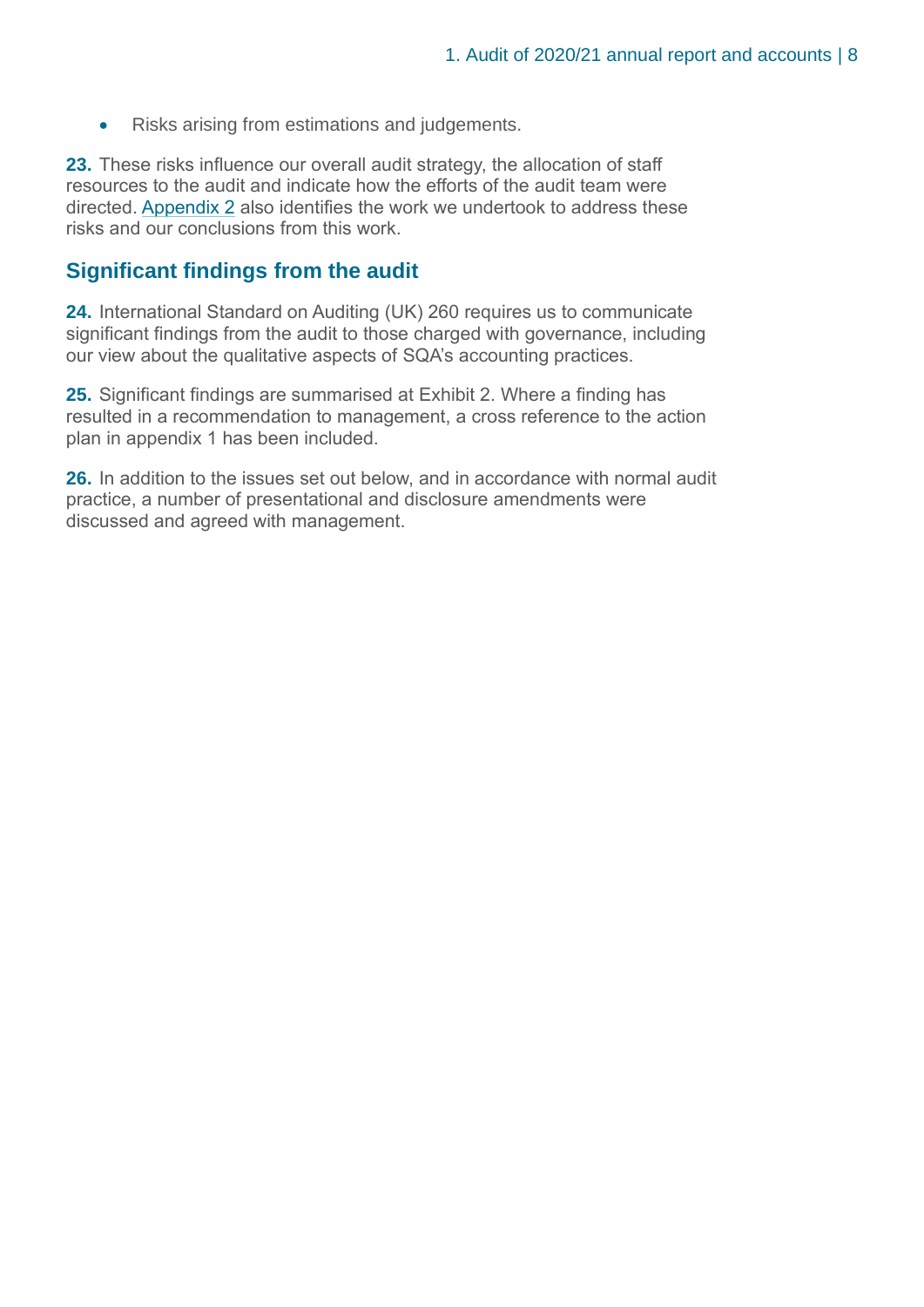#### **Exhibit 2 Significant findings from the audit of financial statements**

| <b>Issue</b>                                                                                                                                                                                                                                                                                                                                                                                                                                                                                                                                      | <b>Resolution</b>                                                                                                                         |
|---------------------------------------------------------------------------------------------------------------------------------------------------------------------------------------------------------------------------------------------------------------------------------------------------------------------------------------------------------------------------------------------------------------------------------------------------------------------------------------------------------------------------------------------------|-------------------------------------------------------------------------------------------------------------------------------------------|
| 1. Consideration of going concern                                                                                                                                                                                                                                                                                                                                                                                                                                                                                                                 | For information only.                                                                                                                     |
| The Cabinet Secretary for Education and Skills<br>made a statement to the Scottish Parliament on 22<br>June 2021 stating that the Scottish Qualifications<br>Authority (SQA) would be replaced.                                                                                                                                                                                                                                                                                                                                                   | We believe that the use of the going<br>concern basis of accounting remains<br>appropriate for the 2020/21 annual<br>report and accounts. |
| The accounts have been prepared on a going<br>concern basis. Due to the announcement we<br>considered accounting guidance and the Financial<br>Reporting Manual (FReM) to ensure that the use of<br>the going concern assumption remained<br>appropriate. As the functions of the SQA will<br>continue to be delivered by the body until the<br>reform is complete, we concluded that a going<br>concern basis was appropriate. At that time the<br>functions will transfer and continue to be delivered<br>by an alternative public sector body. |                                                                                                                                           |

#### **2. Non current assets valuation**

Where assets are no longer in use they should be formally disposed of. Assets continuing in use should be revalued and depreciated over the remaining useful economic life. We found that SQA had 63 assets on its fixed asset register (primarily IT-related) with a gross value of £10.026m that were fully depreciated but remained in use.

If SQA continues to use assets that are fully depreciated, they should consider whether they should be revalued and depreciated over the estimated further useful life. Management estimated that if a revalulation were to take place, then the increase to the value of non current assets disclosed would likely be material.

#### **3 Disposal of non current assets**

During the year, SQA completed an asset verification exercise to identify assets that were on the asset register but no longer in use/already disposed of.

This identified a total of 95 assets, all with NBV of zero, which were on the asset register but were either no longer in use or previously disposed of.

Management agreed to revalue all assets that have a Net Book Value (NBV) of zero and an initial cost of greater than £50,000. This comprised 31 of the 63 assets identified, and accounted for 93% of the total value. This resulted in the value of property, plant and equipment, and intangible assets, increasing from £1.78m to £4.23m (an increase of £2.45m) and the accounts were adjusted accordingly.

Management has resolved to undertake a full review of accounting for non current assets in 2021/22.

#### **Recommendation 1**

#### **(refer [Appendix 1,](#page-23-0) action plan)**

We recommend that SQA implements a policy and process for the disposal of assets, to include retention of evidence of authorisation, method of disposal and accounting for any proceeds.

#### **Recommendation 2 (refer [Appendix 1,](#page-23-0) action plan)**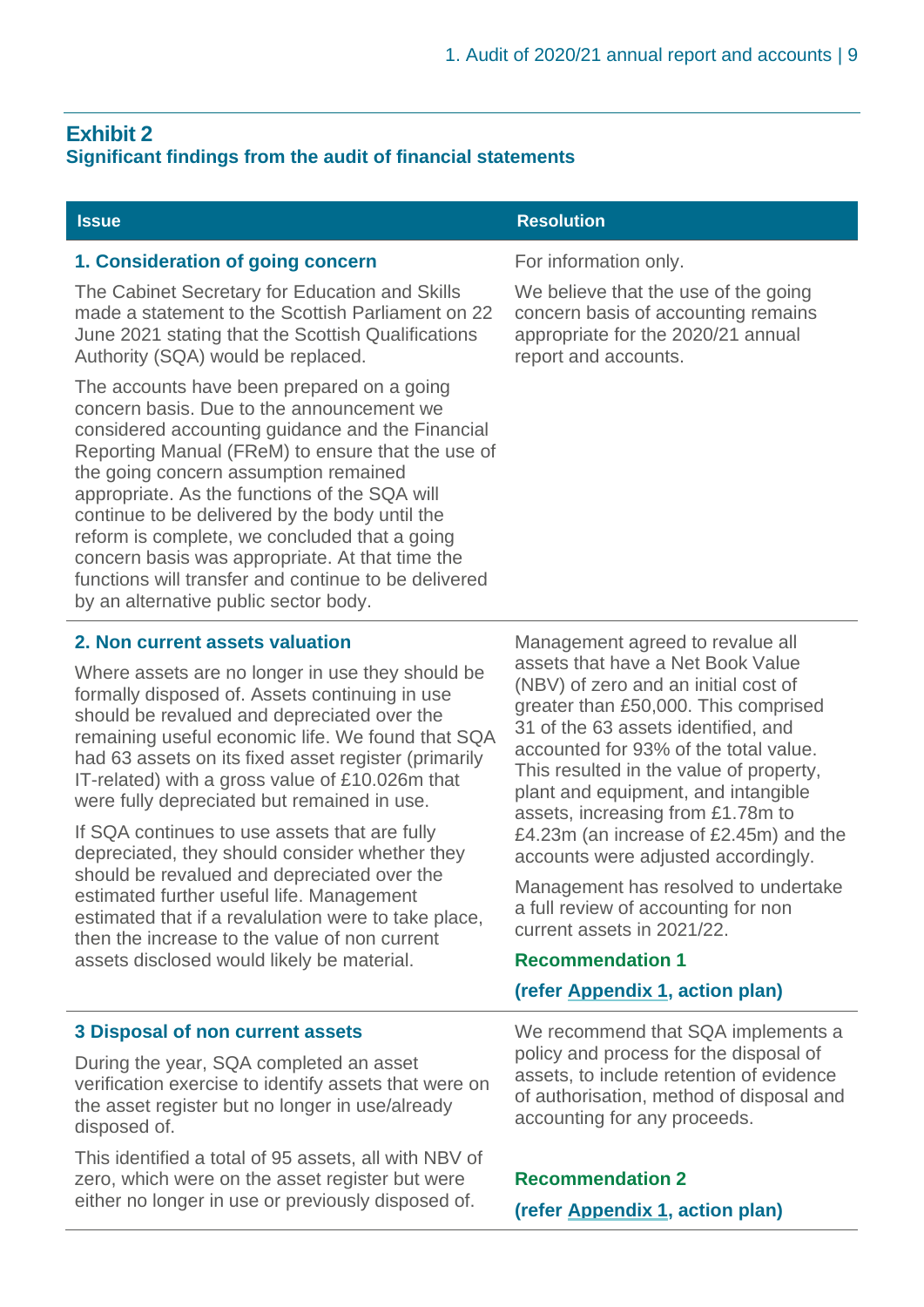| <b>Issue</b>                                                                                                                                                                                                                                                                                                                                                                                                                                                                                                                                                                                                                                                      | <b>Resolution</b>                                                                                                                                                                                                                                     |
|-------------------------------------------------------------------------------------------------------------------------------------------------------------------------------------------------------------------------------------------------------------------------------------------------------------------------------------------------------------------------------------------------------------------------------------------------------------------------------------------------------------------------------------------------------------------------------------------------------------------------------------------------------------------|-------------------------------------------------------------------------------------------------------------------------------------------------------------------------------------------------------------------------------------------------------|
| There was no authorisation or supporting<br>documentation for each of these disposals.                                                                                                                                                                                                                                                                                                                                                                                                                                                                                                                                                                            |                                                                                                                                                                                                                                                       |
| We reported a similar issue in respect of<br>documentation held for asset disposals in 2019/20<br>and recommended management implement a<br>policy and process for the disposal of assets.<br>Monthly meetings between Heads of Service (who<br>control assets) and the Programme Finance<br>Manager are now in place, but there remains no<br>formal documentation requirements for disposals.                                                                                                                                                                                                                                                                   |                                                                                                                                                                                                                                                       |
| 4. Accrual of entry fee income                                                                                                                                                                                                                                                                                                                                                                                                                                                                                                                                                                                                                                    | We have reviewed the methodology and                                                                                                                                                                                                                  |
| The accounts include an estimate of a portion of<br>the income relating to entry fees, largely due to<br>timing issues. Institutions were able to submit<br>entries up to the 14 May 2021 this year (previously<br>31 March), and so SQA included an additional<br>amount of £300,000 to account for the expected<br>number of student entries received in the first two<br>weeks in May.<br>This additional amount was based on the<br>difference between the 2020/21 and 2019/20<br>accrual figures with the expectation of a small<br>increase in student entries during 2020/21.<br>Management was unable to provide actual                                   | calculation of the estimate, and have<br>concluded that a material difference<br>between actuals and the estimate is<br>unlikely.<br>Management has advised that this is<br>likely to be a one-off event due to the<br>extension of submission dates. |
| transaction detail to support this estimate.                                                                                                                                                                                                                                                                                                                                                                                                                                                                                                                                                                                                                      |                                                                                                                                                                                                                                                       |
| 5. Holiday pay accrual                                                                                                                                                                                                                                                                                                                                                                                                                                                                                                                                                                                                                                            | Management agreed to revise the<br>calculation and correct the financial                                                                                                                                                                              |
| IAS 19 (Employee benefits) requires bodies to<br>recognise the liability for any untaken holiday at the<br>year end that can be carried forward. The initial<br>draft accounts included an accrual of £1.648m<br>within trade payables relating to untaken staff<br>holidays (accumulated absences accrual). This<br>accrual included salary costs, but did not include<br>associated employer's national insurance and<br>pension contributions. In addition, the methodology<br>used to calculate the accrual did not reflect the<br>average staff salary. In line with IAS 8, no prior<br>year restatement was made as this was estimated<br>to be immaterial. | statements to include NI and pension<br>contributions, and to reflect the average<br>staff salary. This increased the total<br>accrual by £0.946m to £2.595m.                                                                                         |

#### **6. Post balance sheet event**

Under IAS 10 (Events after the Reporting Period), SQA is required to disclose events after the reporting period which are material, for example future restructuring plans. We consider that the announcement by the Cabinet Secretary for Education and Skills on 22 June 2021 on the future of the SQA constitutes a non-adjusting post

Management agreed to include this as a non-adjusting event after the reporting period in the notes to the financial statements.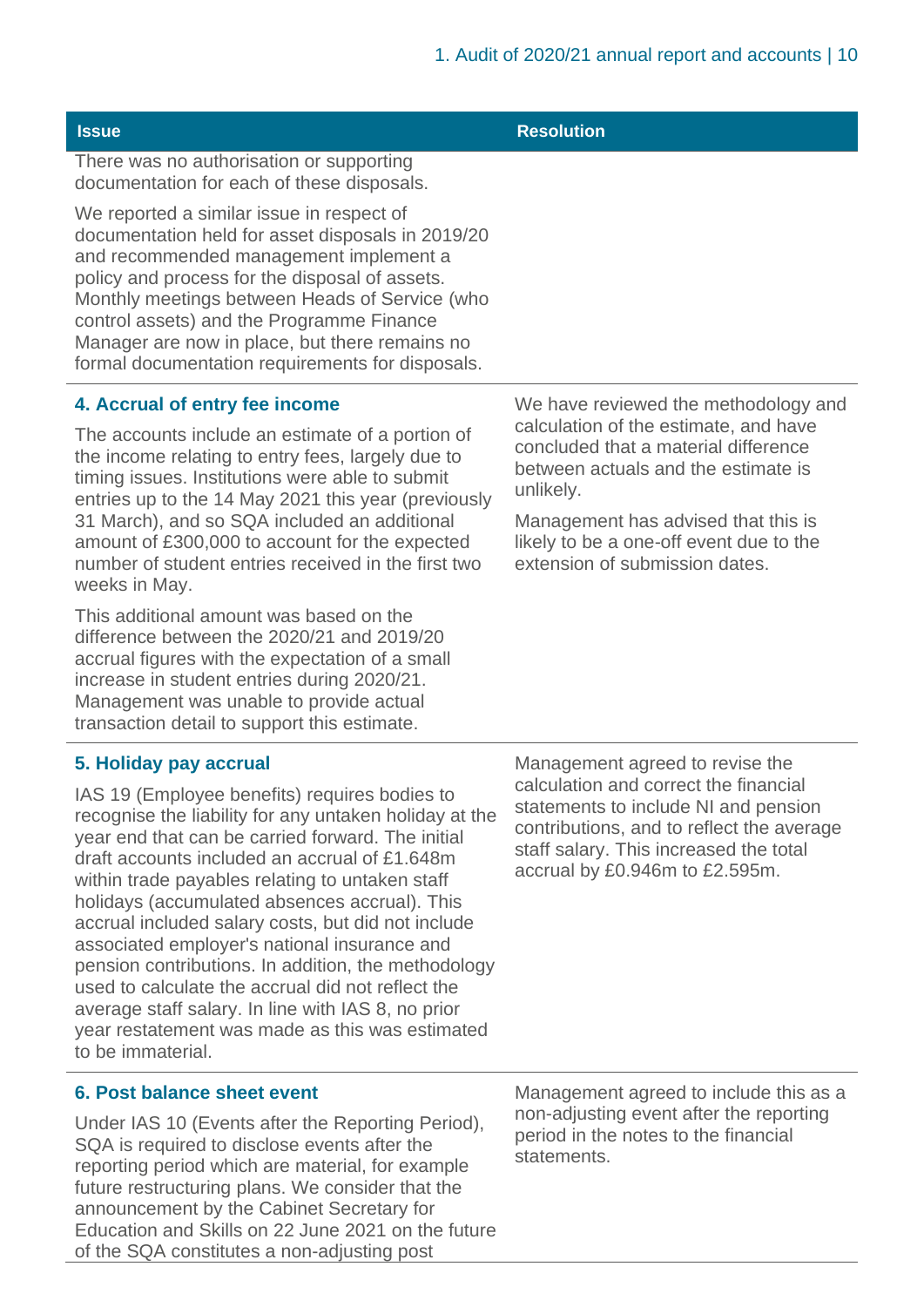| <b>Issue</b>                                                                                                                                               | <b>Resolution</b> |
|------------------------------------------------------------------------------------------------------------------------------------------------------------|-------------------|
| balance sheet event worthy of disclosure in the<br>accounts. The announcement took place<br>subsequent to the draft accounts being submitted<br>for audit. |                   |

Source: Audit Scotland

#### **Evaluation of misstatements**

**27.** We identified total misstatements in the unaudited annual report and accounts with a gross value of £3.396 million.

**28.** We reviewed the nature and causes of these misstatements and have concluded that they were isolated and identified in their entirety and do not indicate further systemic error. We reviewed our audit approach and concluded that no additional testing was required.

**29.** Adjustments made in the audited accounts increased net expenditure in the Statement of Comprehensive Net Expenditure by £0.946m and increased net assets in the Statement of Financial Position by £1.504m.

#### **Other matters noted during our audit**

**30. Increased disclosure of tax paid:** International Accounting Standard 1 (Presentation of financial statements) states that tax expenses should be separately disclosed on the face of the statement of comprehensive income and expenditure. SQA paid approximately £0.379m of corporation tax in 2020/21 due to a portion of its income being generated overseas. Management agreed to amend the accounts accordingly.

**31. Goodwin tribunal:** the Goodwin tribunal case changes the pension entitlement of male survivors in opposite sex marriages to take into account the female member's service from 6 April 1978. Previously, entitlement was based on service accrued from 6 April 1988. The change is backdated to 5 December 2005 and affects the pensions of male spouse survivors whose entitlement arose on or after this date. SQA has added a contingent liability note to its accounts to disclose this matter. We are content with this disclosure.

**32. Staff Christmas savings fund:** Included within 'other payables' is a balance of £0.085m relating to funds held by SQA as part of the staff Christmas savings fund. There is a corresponding balance in the Cash & Cash Equivalents note, as the money is held within SQA's bank account. We recommended that the SQA disclose the Christmas savings monies held within relevant notes to the financial statements. Management agreed to adjust the financial statements note accordingly.

**33. Signed authorisations:** We noted in some instances that business cases submitted to the Scottish Government did not receive signed approval, but rather were approved through an email trail. Although the Covid-19 pandemic has created difficulties in this area, SQA should consider reviewing options to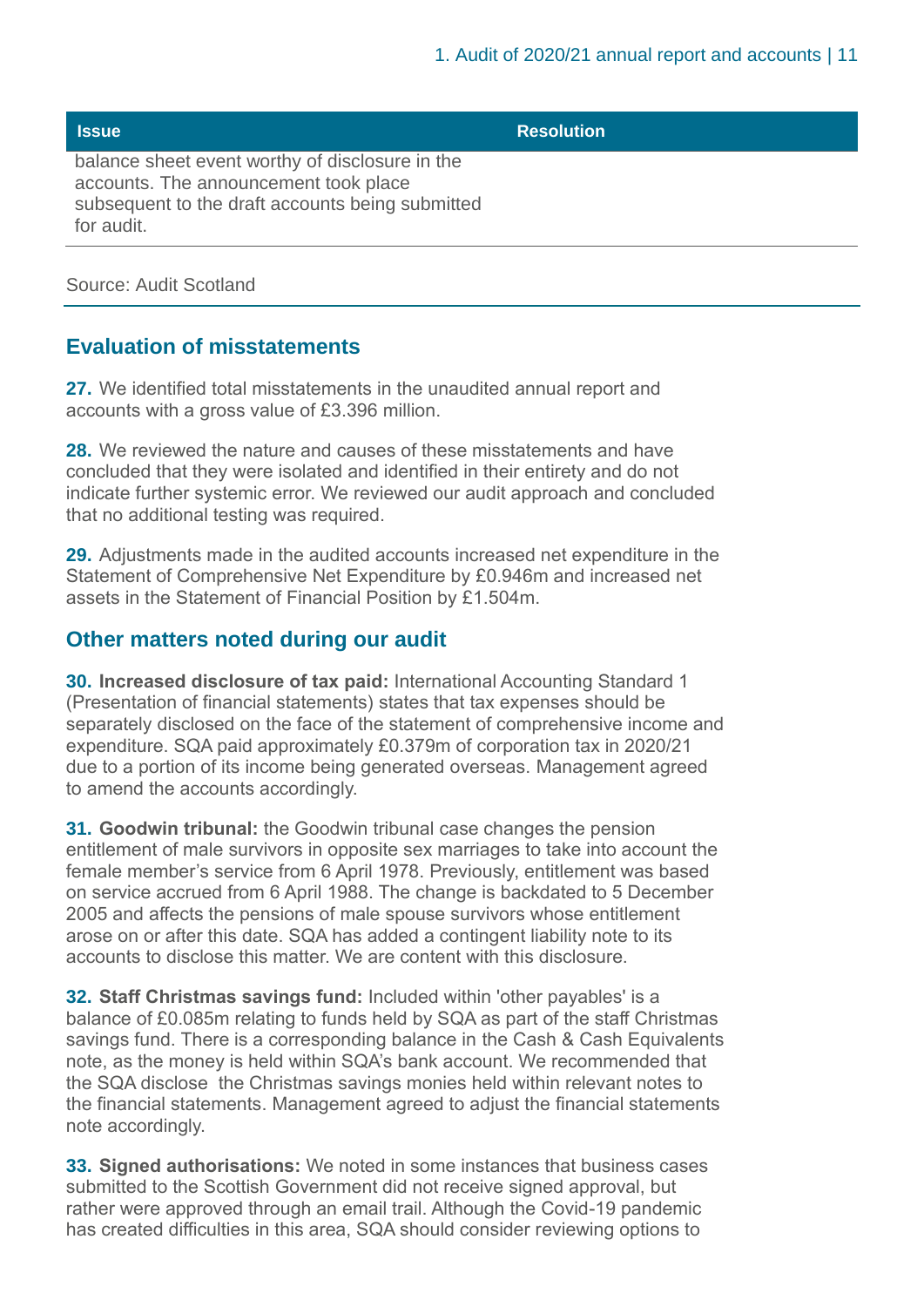implement an electronic signature system for decisions which require more formal approval. **Recommendation 3** See [Appendix 1](#page-23-0) Action Plan.

**34. Operating segments:** International Financial Reporting Standard 8 (Operating segments) requires entities to report segmental financial information based on geographical locations. SQA carries out activities outwith the UK and generated income and expenditure on these activities during 2020/21. The financial statements submitted for audit included limited information on financial performance by directorate or geographical location. **Recommendation 4** See [Appendix 1](#page-23-0) Action Plan.

**35.** It is our responsibility to request that all misstatements, other than those below the reporting threshold, are corrected, although the final decision on making the correction lies with those charged with governance considering advice from senior officers and materiality. Management have adjusted all identified misstatements above our reporting threshold.

#### **Some progress was made on prior year recommendations**

**36.** SQA has made some progress in implementing our prior year audit recommendations. For actions not yet implemented, revised responses and timescales have been agreed with management and are set out in Appendix 1.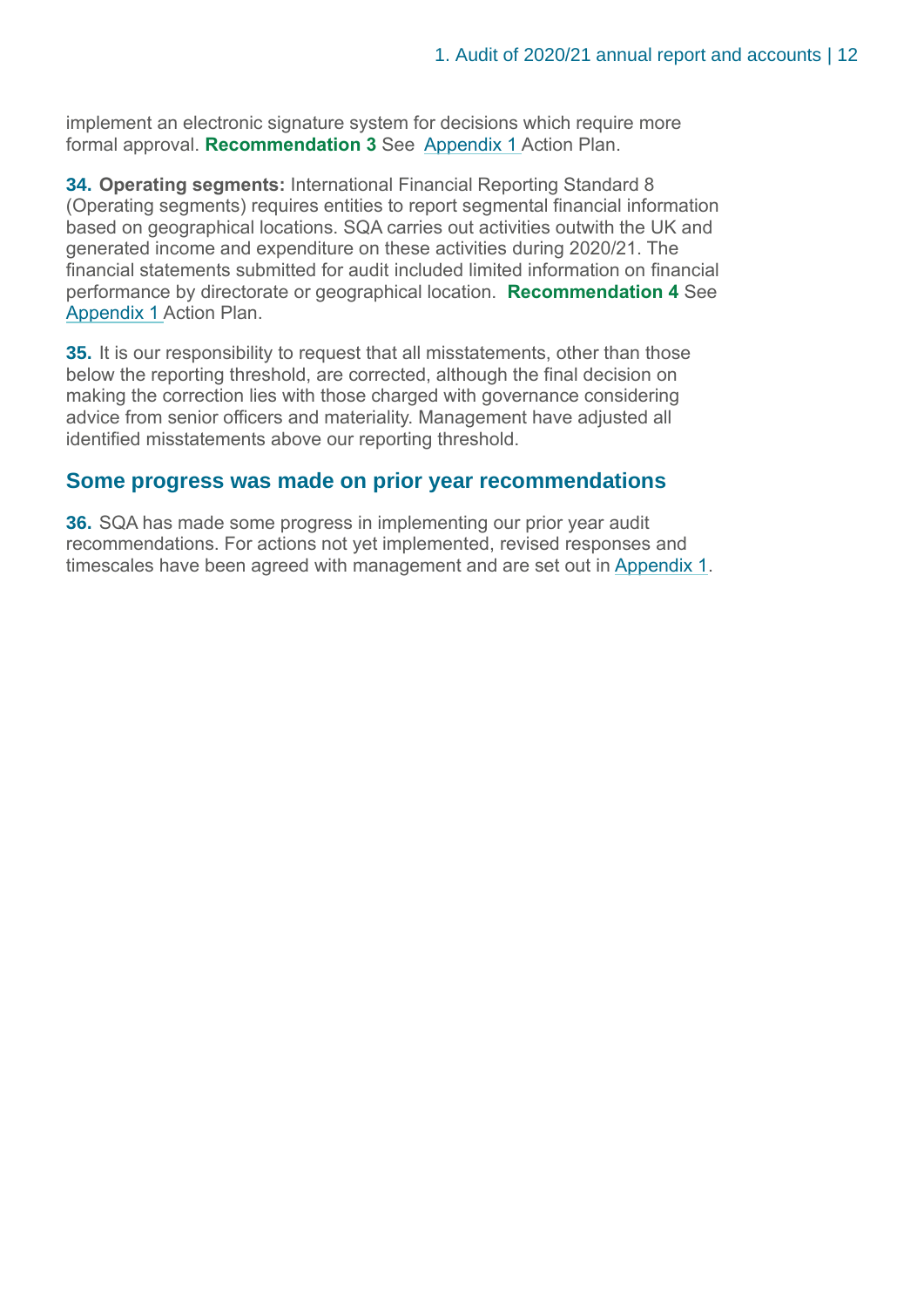# <span id="page-12-0"></span>**2. Financial sustainability**

Financial sustainability looks forward to the medium and long term to consider whether a body is planning effectively to continue to deliver its services

### **Main judgements**

SQA reported an underspend of £9.25 million against its resource funding departmental expenditure limit in 2020/21

The Scottish Government's plans to replace the authority, as well as the ongoing impact of Covid-19, will limit the extent to which the authority can plan longer term

#### **The SQA operated within budget in 2020/21, reporting a significant underspend due to the cancellation of the 2021 exam diet**

**37.** Broadly, the SQA has two sources of income to cover its operational costs:

- Income from fees and charges relating to the provision of examinations and qualifications.
- Central funding, termed "grant-in-aid", from the Scottish Government.

**38.** The main financial objective for the SQA is to ensure that the financial outturn for the year is within its agreed budget and the grant in aid allocated by the Scottish Government. The finance function provides regular, timely and up-to-date information on the financial position to the Board and its committees.

**39.** The SQA's budget sets out the level of grant-in-aid required from the Scottish Government. The amount of grant-in-aid allocated by the Scottish Government is termed the Departmental Expenditure Limit (DEL). The SQA receives an annual allocation of resource DEL to fund current expenditure, and capital DEL to fund investment in assets. Resource DEL is further split into cash and non-cash (ringfenced) elements.

**40.** The Board of Management approved SQA's 2020/21 draft budget in March 2020, which set out the level of funding required from Scottish Government at £48.8m. However, following the cancellation of the exams diet in 2021, which was announced in December 2020, this was revised downwards. The Board was provided with updates to understand how events affected the financial forecast.

**41.** At the Board of Management meeting held on 18 March 2021, management provided non-executive board members with a budget monitoring update for quarter three. The budget was balanced, with total net expenditure of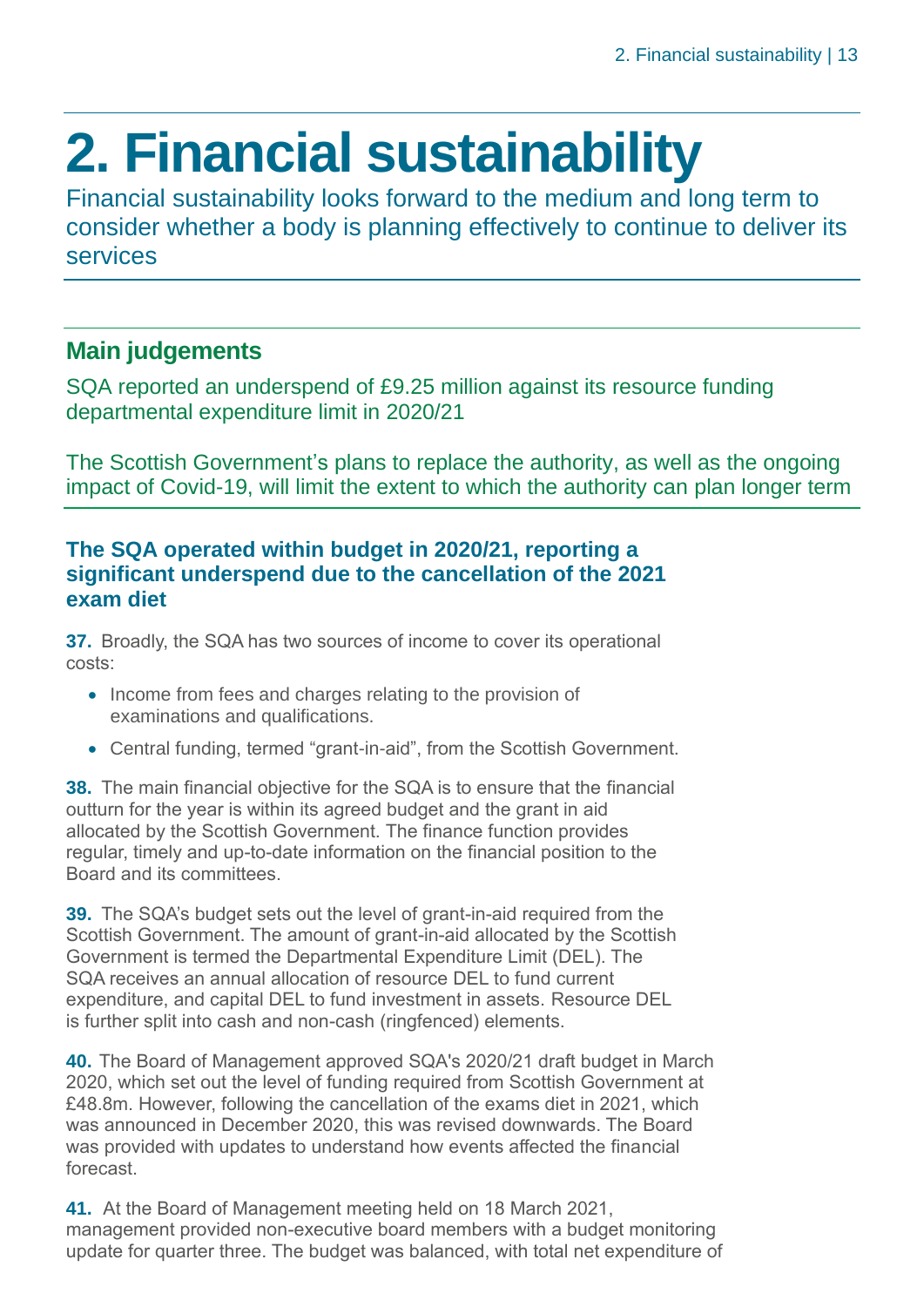£24.3m expected to be met with Scottish Government funding of the same amount. SQA has reported an actual resource DEL outturn of £16.079 million against an allocation of £25.330m, a net underspend of £9.251 million. This is consistent with the projected outturn reported to the Board in March 2021. The financial performance against budget is set out at exhibit 3.

**42.** SQA drew down significantly less this year largely as a result of the cancellation of exams diet in 2020/21, itself a direct impact of Covid-19. Appointee-related costs were reduced by £18 million from the previous year, with other savings from property expenses (£1.9m) and staff subsistence and expenses (£1m).

**43.** In 2020/21, entry fees and other income generated £45.247m, accounting for 72% of total income (2019/20: 56%). Funding from the Scottish Government (£17.722m) made up the remainder.



#### **Exhibit 3 SQA's sources of income in 2021/22**

**44.** The SQA incurred DEL funded capital expenditure of £1.643 million this year, an underspend of £0.671m. This spend was mainly on the purchase of IT equipment and software development.

**45.** Depreciation, amortisation and impairment are accounting concepts that reflect the cost of the use of non-current (eg buildings, equipment etc) assets within an organisation's financial statements. The Scottish Government provides non-cash budget allocations to meet these costs. Requests for this funding are made through the monthly monitoring returns. Outturn against DEL in 2020/21 is set out at Exhibit 3.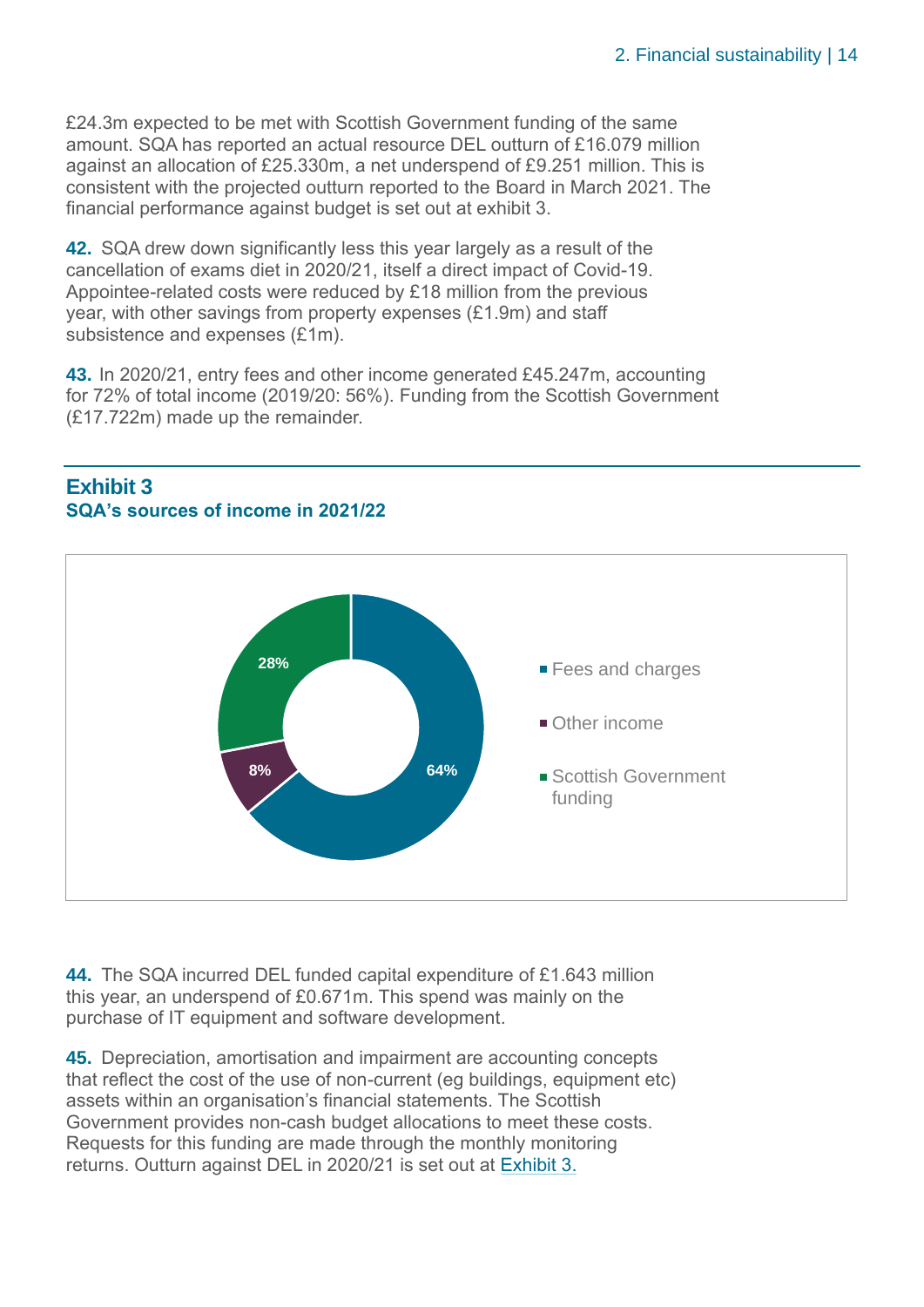#### **Exhibit 3 Performance against DEL in 2020/21**

| <b>Performance</b>          | <b>Final DEL</b> | <b>Drawdown</b> | <b>Under/(Over) spend</b><br>Em |
|-----------------------------|------------------|-----------------|---------------------------------|
|                             | £m               | Em              |                                 |
| <b>Resource DEL</b>         | 25.33            | 16.079          | 9.251                           |
| Capital DEL                 | 2.314            | 1.643           | 0.671                           |
| Ring-fenced DEL             | 3.7              | 3.108           | 0.592                           |
| Non cash DEL<br>(AME & HMT) | 6.995            | 30.447          | (23.542)                        |
| <b>Total DEL</b>            | 38.339           | 51.277          | (12.938)                        |

Source: SQA annual report and accounts 2020/21

#### **The authority has agreed a balanced budget for 2021/22, however this will be subject to ongoing review**

**46.** The SQA generates a significant portion of income from fees and charges, but relies on the Scottish Government providing deficit funding. The Scottish Government's 2021/22 budget was published in January 2021. SQA's core budget for 2021/22 is £17.887m, an increase of 2.3% from the 2020/21 core budget allocation. The budget also provided a £2.5 million capital allocation. As with previous years, the Scottish Government does not allocate the full amount of resource budget required by SQA at the start of the financial year. Further tranches of funding will be allocated during the year as part of the Spring and Autumn budget revisions.

**47.** The Board of Management agreed a balanced budget on 18 March for 2021/22. The budget was for 'business as usual', assuming delivery of the Alternative Certification Model for 2021 and preparations for an exam diet for National Qualifications in 2022 as well as the continuation of other SQA activities. The total budgeted gross expenditure for SQA in 2021/22 is £88.4 million, which includes £4.4m of capital funding.

**48.** The SQA's 2020-23 Corporate Plan sets out the organisation's strategic goals, outcomes and performance measures. Strategic goals are mapped against the Scottish Government's eleven National Outcomes. In March 2021, SQA approved its annual business plan for 2021/22, which set out SQA's immediate priorities.

**49.** Given the announcement in June 2021 of the Scottish Government's intention to replace the authority, and the even shorter-term impact of Covid-19 on the ability to plan the exams diet, financial planning remains tightly constrained.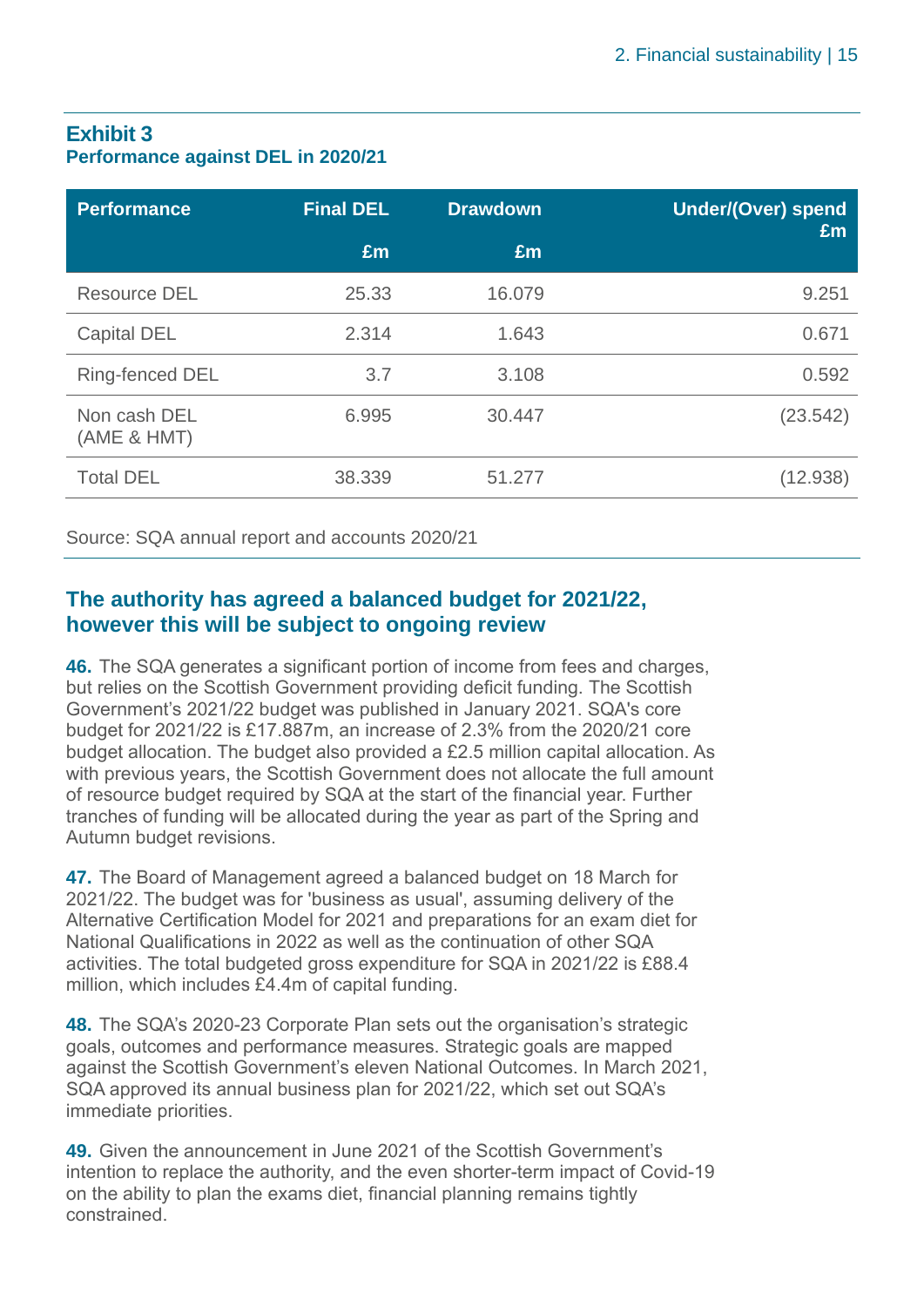**50.** The SQA's budget monitoring arrangements will be key in ensuring it delivers its strategic priorities within its allocated budget in 2021/22. SQA will need to continue to keep its budget under review, and continue close dialogue with the Scottish Government, to ensure the impact on activities is reflected in financial forecasts.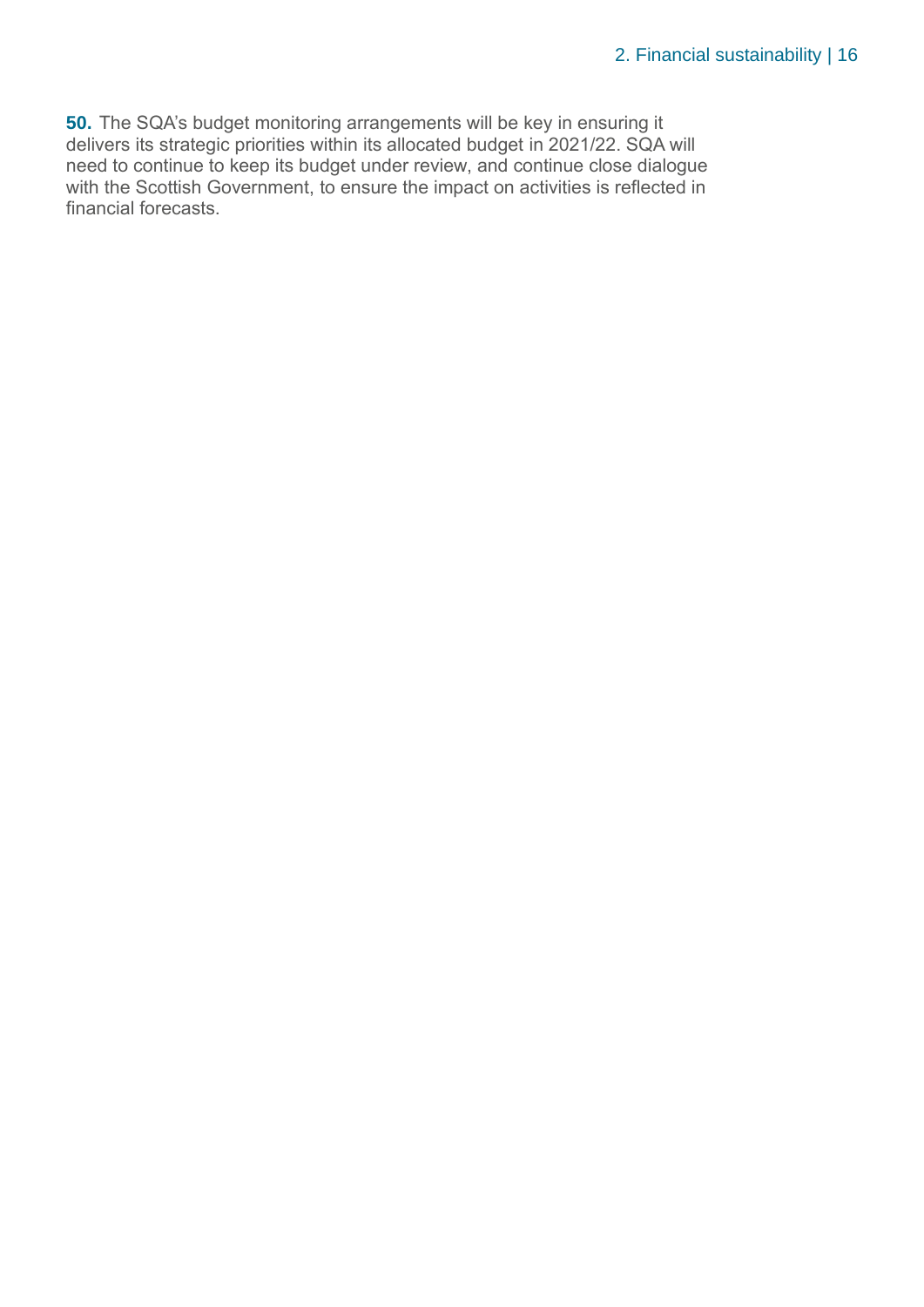# <span id="page-16-0"></span>**3. Governance and**

### **transparency**

The effectiveness of scrutiny and oversight, and transparent reporting of information

### **Main judgements**

Governance arrangements have been adapted to reflect the impact of the Covid-19 pandemic. We have considered these measures and have concluded that SQA has appropriate and effective governance.

The Scottish Government's decision to replace the SQA means a period of significant change lies ahead. It will be important for governance arrangements to remain effective to ensure staff and stakeholders are supported throughout the transition to a new specialist agency for curriculum and assessment.

#### **Effective governance and decision-making arrangements were in place during 2020/21**

**51.** Our review of the governance arrangements at SQA includes consideration of:

- Board and committee structure and conduct.
- Overall arrangements and standards of conduct including those for the prevention and detection of fraud, error, bribery, and corruption.
- Openness of board and committees.
- Reporting of performance and whether this is fair, balanced, and understandable.

**52.** There were no significant changes to these arrangements during 2020/21, except for the refreshed Framework Document that was approved and published in August 2020. This document was considered by the board prior to it being published on its website. It sets out the broad framework within which SQA operates and defines key roles and responsibilities which underpin the relationship between SQA and the Scottish Government.

**53.** SQA's independent internal audit function, carried out by Azets, reviewed corporate governance arrangements in place and reported in June 2021. They concluded that Scottish Qualifications Authority's (SQA's) corporate governance arrangements are reflective of good practice, and are consistent with relevant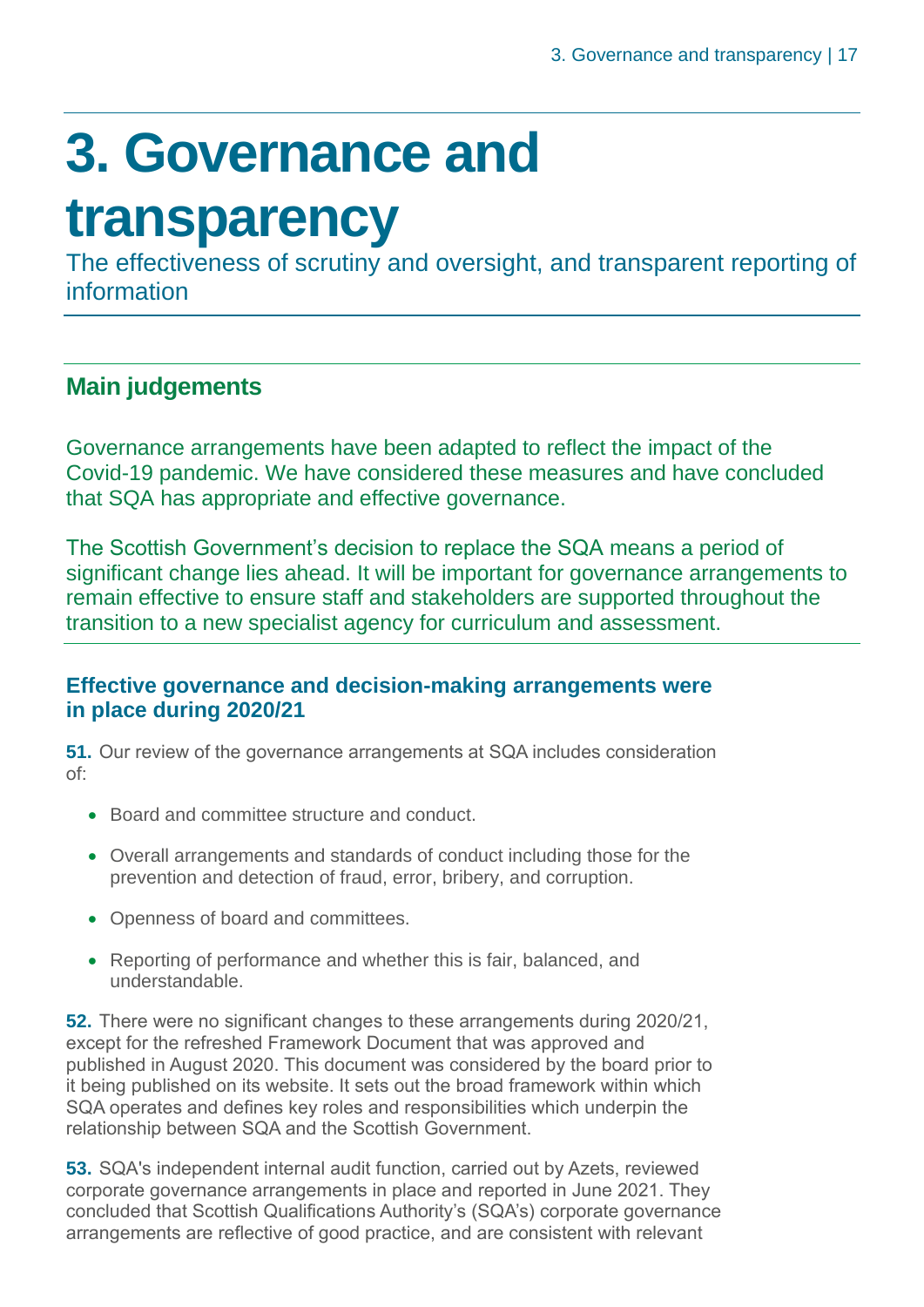guidance in aspects falling under the remit of their review. A small number of areas were suggested to improve controls in place.

**54.** We have concluded that our previous year's judgement remains relevant; The SQA has appropriate governance arrangements in place. It operates with a board of management which is responsible for advising on strategic direction and was supported by a number of committees, including an Audit Committee.

#### **Governance and operational arrangements were adjusted in light of ongoing Covid-19 disruption**

**55.** The Chief Executive was a member of the national [Covid-19 Education](https://www.gov.scot/groups/covid-19-education-recovery-group/)  [Recovery Group](https://www.gov.scot/groups/covid-19-education-recovery-group/) throughout 2020/21. The group provided advice on education policy in the context of the response to the Covid-19 pandemic and decisions around the re-opening of schools.

**56.** The impact of Covid-19 from March 2020 has been set out in the Governance Statement in the body's annual report and accounts. In response to Covid-19, initially the SQA Board met every week, moving to fortnightly in July 2020. The Executive Management Team (EMT) began meeting daily, as the strategic crisis management team, informed by the Incident Management Team (IMT) leader.

**57.** SQA's business plans for 2021/22 include commitments to implement its smarter working programme, aiming to redesign office space, enable a digital workplace and improve staff communications and wellbeing.

#### **An Alternative Certification Model was introduced to replace the 2021 examination diet**

**58.** When the exams were cancelled in 2020 because of the pandemic, the Deputy First Minister asked the SQA to develop an alternative certification model. In the absence of a diet of examinations, this certification model was based on teacher judgement of inferred attainment. The results were initially moderated by the SQA using a statistical algorithm that standardised teacher estimates based on the centre's recent attainment. Following the publication of results to learners, the Scottish Government overturned that approach due to concerns about unfairness. Final awards were based on teacher judgements although a small number of learners who had results moderated upwards were allowed to keep a higher grade.

**59.** The National Qualifications 2021 Group was established in October 2020. The group co-created the Alternative Certification Model (ACM) in use in 2021 and has revised it in light of the second period of lockdown and remote learning. The results in 2021 are based on demonstrated attainment alongside teacher judgement and a quality assurance process, but no statistically based moderation process will be applied.

**60.** The National Qualification 2021 Group is chaired by the SQA and draws its membership from the Association of Directors of Education in Scotland (ADES), Colleges Scotland, Education Scotland, the Educational Institute of Scotland (EIS), School Leaders Scotland (SLS), the Scottish Council of Independent Schools (SCIS), the Scottish Government, the National Parent Forum of Scotland (NPFS) and the Scottish Youth Parliament.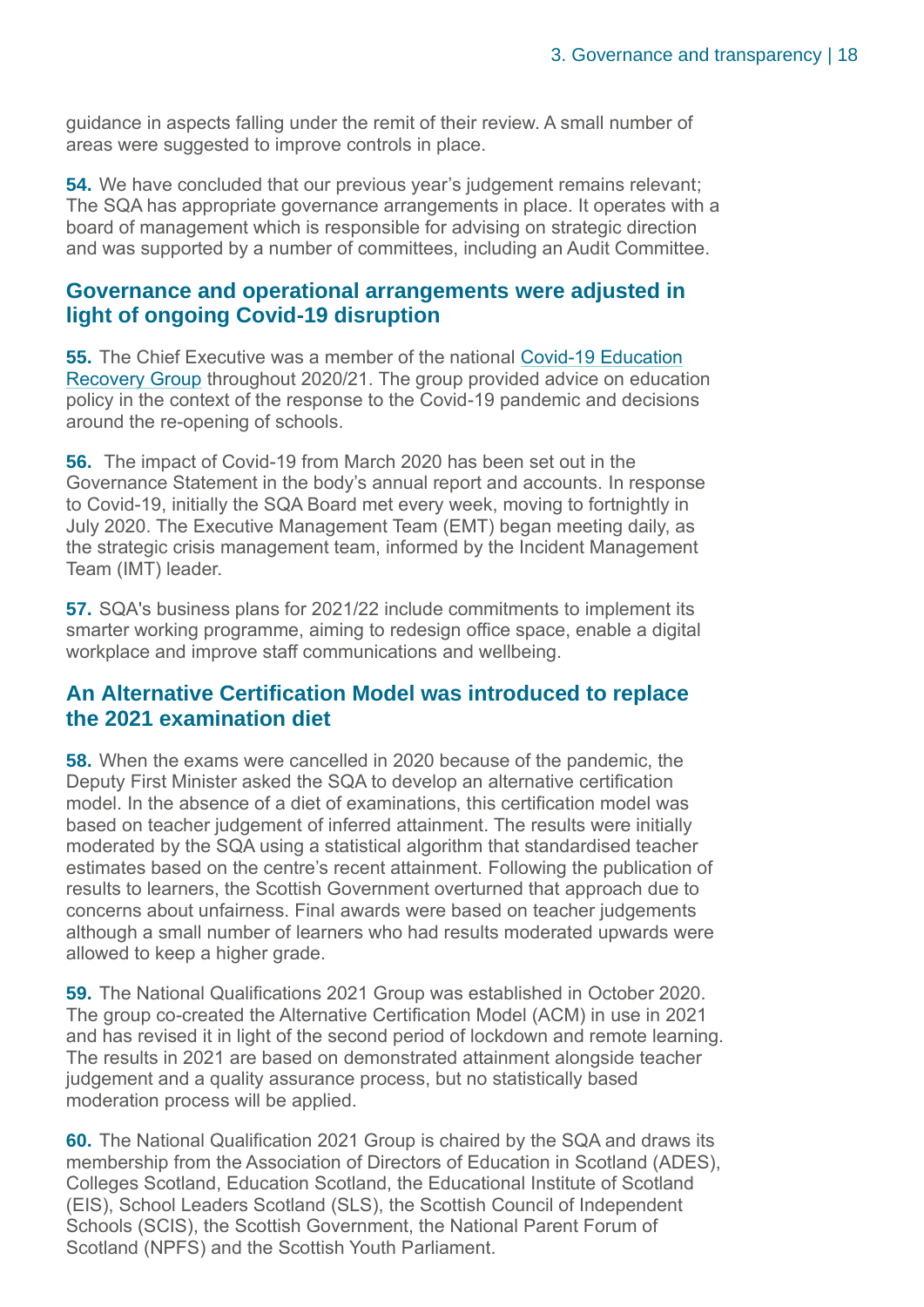#### **The Scottish Government has announced plans to replace the Scottish Qualifications Authority**

**61.** The Organisation for Economic Co-operation and Development (OECD) review of Curriculum for Excellence was published on 21 June 2021. The OECD review identified 12 recommendations. The Cabinet Secretary for Education and Skills made a statement to the Scottish Parliament on 22 June 2021 stating that all 12 of the review's recommendations would be accepted in full.

**62.** At the same time, it was announced that the Scottish Qualifications Authority (SQA) would be replaced.

**63.** An advisory panel led by Professor Ken Muir CBE will be established that will lead work to replace the SQA and reform of Education Scotland with a new specialist agency for potentially both curriculum and assessment. The Chief Executive has noted SQA's commitment to working collaboratively to implement the recommendations of the report.

**64.** In his role as the Advisor, he will provide advice to the Scottish Government and the Cabinet Secretary for Education and Skills on aspects of education reform. This will include designing the implementation of the OECD's recommendations for structural change of SQA and Education Scotland, including delivery of the national curriculum, assessment, qualification and inspection functions.

**65.** This will include replacement of SQA, potentially with a new curriculum and assessment agency. In addition, the Advisor will consider the rationale and purpose for reform as set out by Scottish Ministers, and ensure that any structural reform is designed to achieve this.

**66.** This work will begin August 2021 and it is anticipated that it will conclude around 6 months' after this start date. It will be important for governance arrangements to remain effective over the coming months to ensure staff and stakeholders are supported throughout the transition period.

#### **Good progress has been made in complying with SQA's duty to equalities and diversity**

**67.** Last year, we reviewed the authority's compliance with its public sector equality and diversity duty and its website accessibility. Our findings on the latter reviews were included in our interim management report, submitted to the June 2020 meeting of the Audit Committee.

**68.** Overall, we concluded that the SQA appropriate arrangements has arrangements in place to ensure that it meets its statutory responsibilities, but identified two areas of improvement:

• Equality Impact assessments – Although they are consistently used by HR, there is room for improvement in the design and application of the assessments.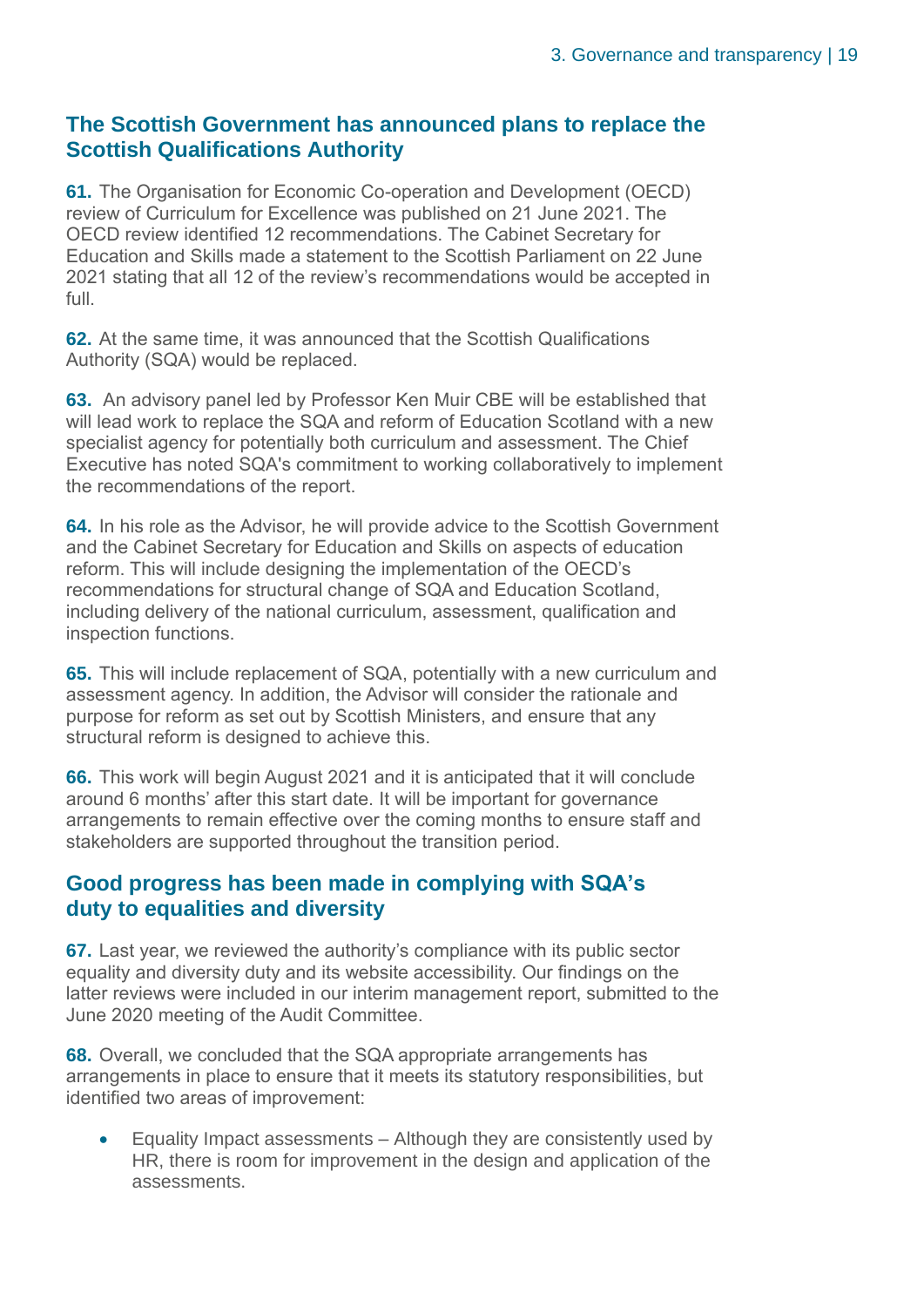• The equalities section of the staff intranet was still to be developed. Equalities and diversity information was not as well presented for staff as it could be.

**69.** Work is underway to improve capability and knowledge relating to equality impact assessment requirements. Measures are being taken to improve processes for monitoring and tracking completed equality impact assessments.

**70.** SQA is reviewing its training activities, including reviewing training on the Public Sector Equality Duty and online training on Equality Impact Assessments. A number of staff from the people directorate attended external equality impact assessment training in January 2021.

**71.** SQA has now developed an Equality and Corporate Parenting intranet site to promote awareness of SQA's legal responsibilities relating to the Public Sector Equality Duty and (Part 9 of the Children and Young People Act) Corporate Parenting.

#### **SQA conducts its business in an open and transparent manner**

**72.** Openness and transparency in how a body operates and makes decisions is key to supporting understanding and scrutiny. Transparency means that the public have access to understandable, relevant and timely information about how the board is taking decisions and how it is using resources such as money, people and assets.

**73.** There is evidence from several sources which demonstrate SQA's commitment to openness and transparency

- The Annual Report and Accounts are available on the website. The SQA also publishes a separate annual review.
- The website also provides the public with access to a range of corporate information including the Corporate Plan, Board and Executive Management Team membership, Organisation Structure and guidance on freedom of information requests.
- The register of interests for board members is up to date and publicly available on the website.

**74.** Our review last year recommended SQA should consider whether the minutes of its various committees should also be published on its website. Minutes of the Audit Committee since 2017 have since been published, and preparations are under way to publish minutes from other committees.

#### **The performance report meets financial reporting requirements, with scope for further improvement**

**75.** HM Treasury Financial Reporting Manual (FReM) requires a performance report to be included in a body's annual report and accounts. The purpose of a performance report is to provide information on the authority, its main objectives and strategies, and the principal risks that it faces. The FReM specifies that it should provide "a fair, balanced and understandable" analysis of a body's performance to meet the needs of Parliamentarians and other stakeholders.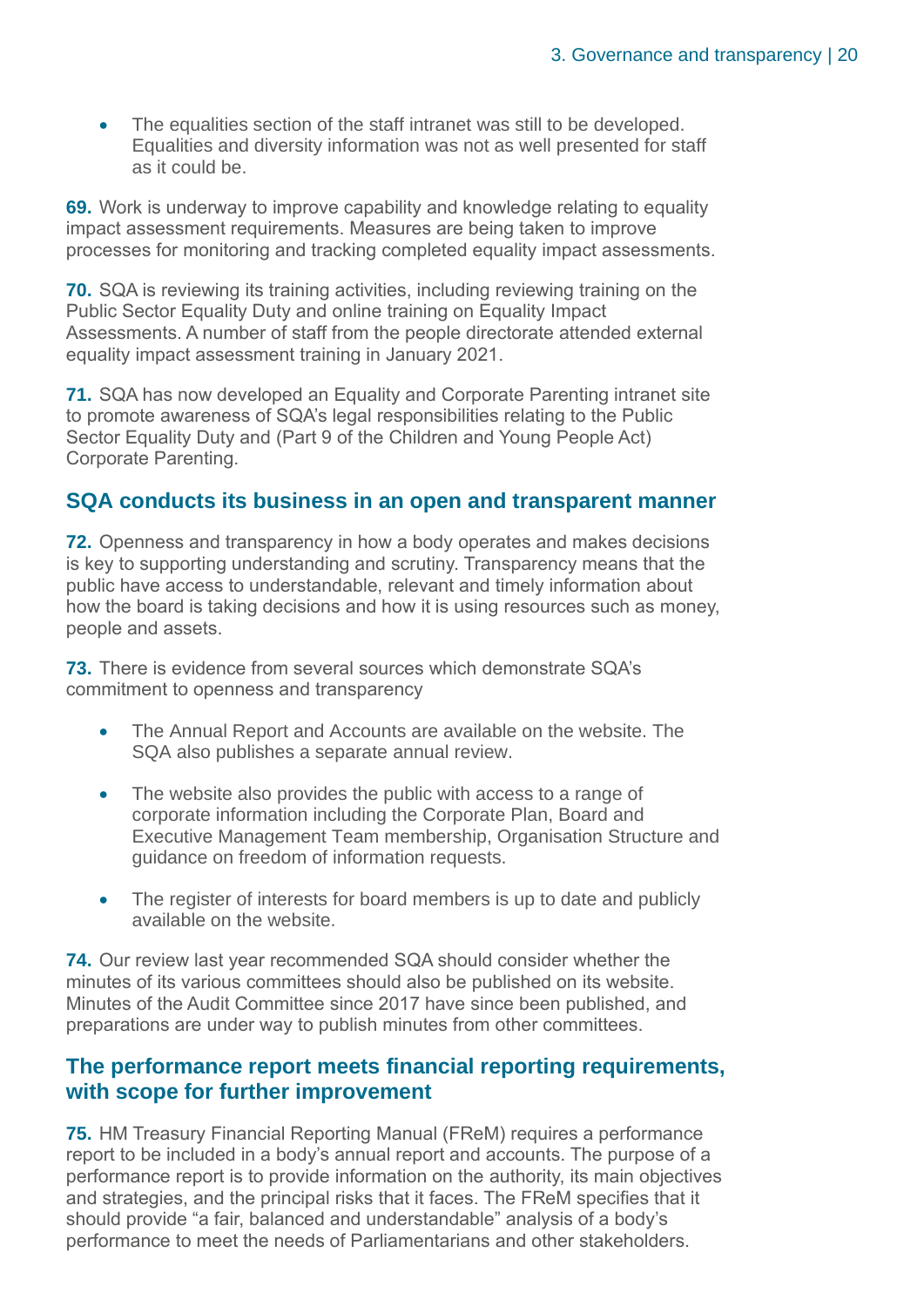**76.** In addition, Financial Reporting Council (FRC) guidance suggests the report should include information on future prospects, be concise and be free of 'clutter', and should not concentrate solely on a single timeframe.

**77.** Following receipt of the draft performance report presented for audit, we identified that there was scope to improve the report's narrative. We suggested it could provide a fuller picture of the events which led to the Cabinet Secretary's intervention to direct the SQA in August 2020. Management also agreed to incorporate the findings of the OECD report and announcement of the Scottish Government's intention to replace the SQA, which took place subsequent to the annual report and accounts being submitted for audit. Further iterations of the performance report were amended by management to include this information.

**78.** Management made improvements to the presentation of the draft performance report during the audit. However, there are further opportunities to develop the presentation, including the use of infographics for example. This would improve the readability of the report and give a more accessible picture of performance. Further guidance can be found in Audit Scotland's 2019 report: [Good Practice Note on Performance Reports in Central Government.](https://www.audit-scotland.gov.uk/uploads/docs/um/gp_improving_quality_central_government_accounts.pdf)

**79.** In 2020, the board decided that the performance report section of the annual report would be reviewed by the SQA's performance committee, while the financial statements section would be reviewed by the audit committee. This was agreed with the aim of improving the level of scrutiny overall.

**80.** In our view, the draft annual report and accounts should be viewed as a cohesive whole, and is best when reviewed and considered as a standalone document. FRC guidance on the annual report has been aimed at promoting cohesiveness and enable related information to be linked together. **Recommendation 5** See Appendix 1 Action plan.

**81.** We have concluded that the authority's 2020/21 performance report is consistent with our knowledge and experience of the organisation and meets the requirements of the FReM.

#### **The annual governance statement includes appropriate disclosure of the ongoing impact of Covid-19 during 2020/21**

**82.** The FReM requires inclusion of a governance statement in an annual report and accounts. The Scottish Public Finance Manual (SPFM) sets out guidance on the content and minimum requirements of the statement but does not prescribe a format. The authority's annual governance statement complies with SPFM guidance and presents a satisfactory explanation and assessment of SQA's governance arrangements for the year under review.

**83.** Public bodies have had to quickly change how they deliver services in response to the ongoing Covid-19 outbreak and the related restrictions introduced. The widespread use of virtual working and the rapid introduction of new programmes and services create a range of potential financial risks and challenges to internal controls. In its annual governance statement, the authority has made appropriate disclosure of the impact that Covid-19 has had on its governance arrangements in 2020/21 and the steps it has taken in response to this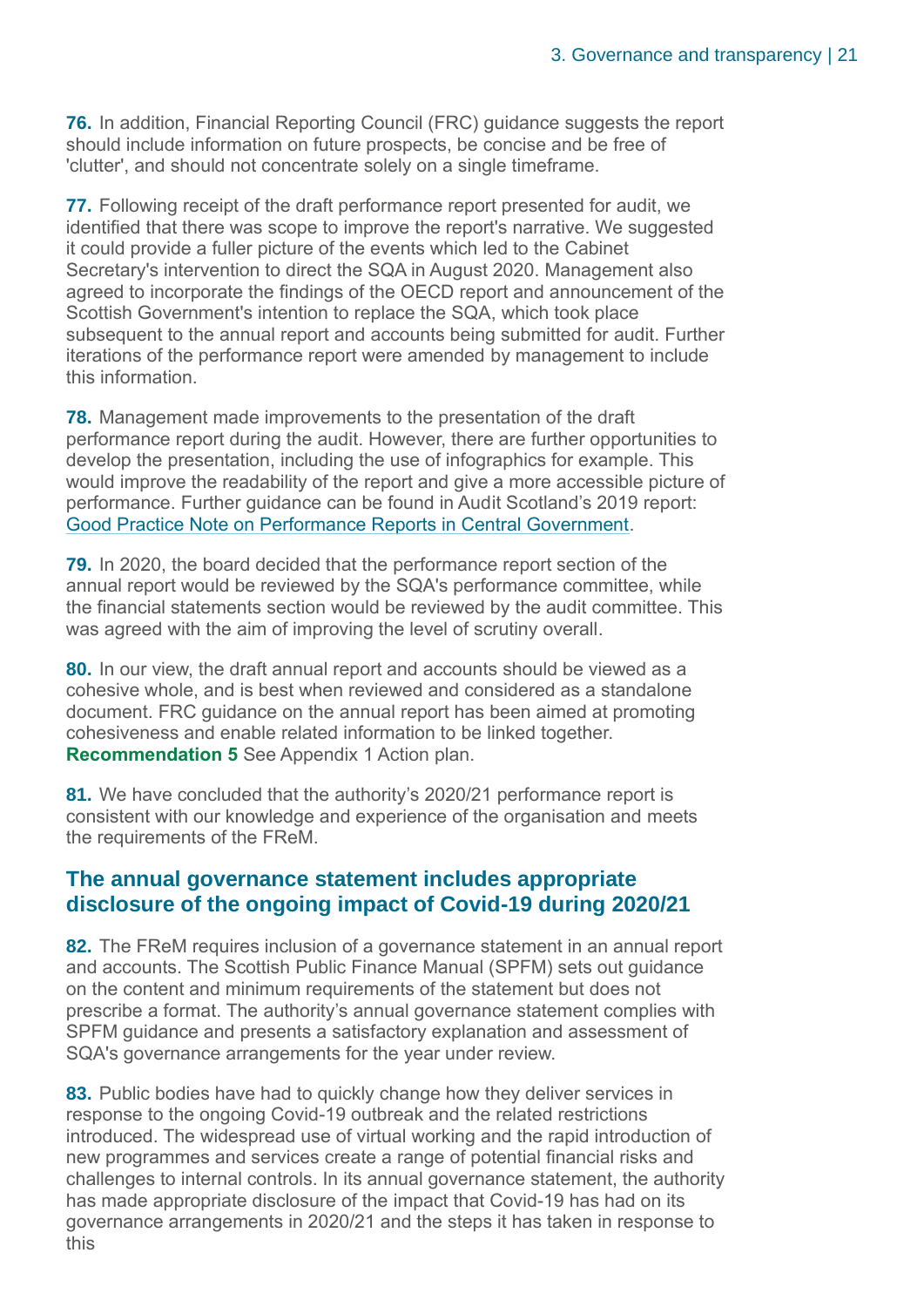#### **The audited part of the remuneration and staff report was consistent with the annual accounts and has been prepared in accordance with applicable guidance**

**84.** The FReM requires the SQA to include a remuneration and staff report within its annual report and accounts that includes details of:

- the authority's remuneration policy,
- details of the remuneration of senior officers, including pension entitlements, for the financial year (and prior year comparator); and accrued pension benefits figures at 31 March of that year,
- the number and cost of exit packages approved during the financial year, and
- a median pay disclosure and a range of other information on staff costs, numbers, and related activity.

**85.** We have no issues to report in relation to the information included within the remuneration and staff report in the authority's 2020/21 annual report and accounts.

#### **Internal audit's opinion is that SQA's governance, internal control and risk framework provides reasonable assurance**

**86.** Internal audit provides the Board of Management, the Accountable Officer and the Executive Management Team with independent assurance on SQA's overall risk management, internal control and corporate governance processes. The internal audit function is provided by Azets. In addition, the SQA has an inhouse audit programme which carries out ISO audits, led by the Internal Audit Manager.

**87.** Audit Scotland undertook a central review of the adequacy of internal audit (Azets) and concluded it operates in accordance with the Public Sector Internal Audit Standards (PSIAS) and has sound documentation standards and reporting procedures in place.

**88.** Public Sector Internal Audit Standards are mandatory for all central government departments, agencies and executive NDPBs. The standards require the "chief audit executive" to provide an annual internal audit opinion and report that can be used to inform the annual governance statement.

**89.** The annual internal audit opinion, required by PSIAS and reported to the June meeting of the Audit Committee, concluded that the SQA has a framework of governance, risk management and internal control that provides reasonable assurance regarding the effective and efficient achievement of objectives. This opinion was subject to specific improvements identified in specific aspects of governance:

• the lack of fraud risk assessments being carried out to consider the areas most susceptible to fraud, and the fraud training needs of different staff groups not being captured within training plans.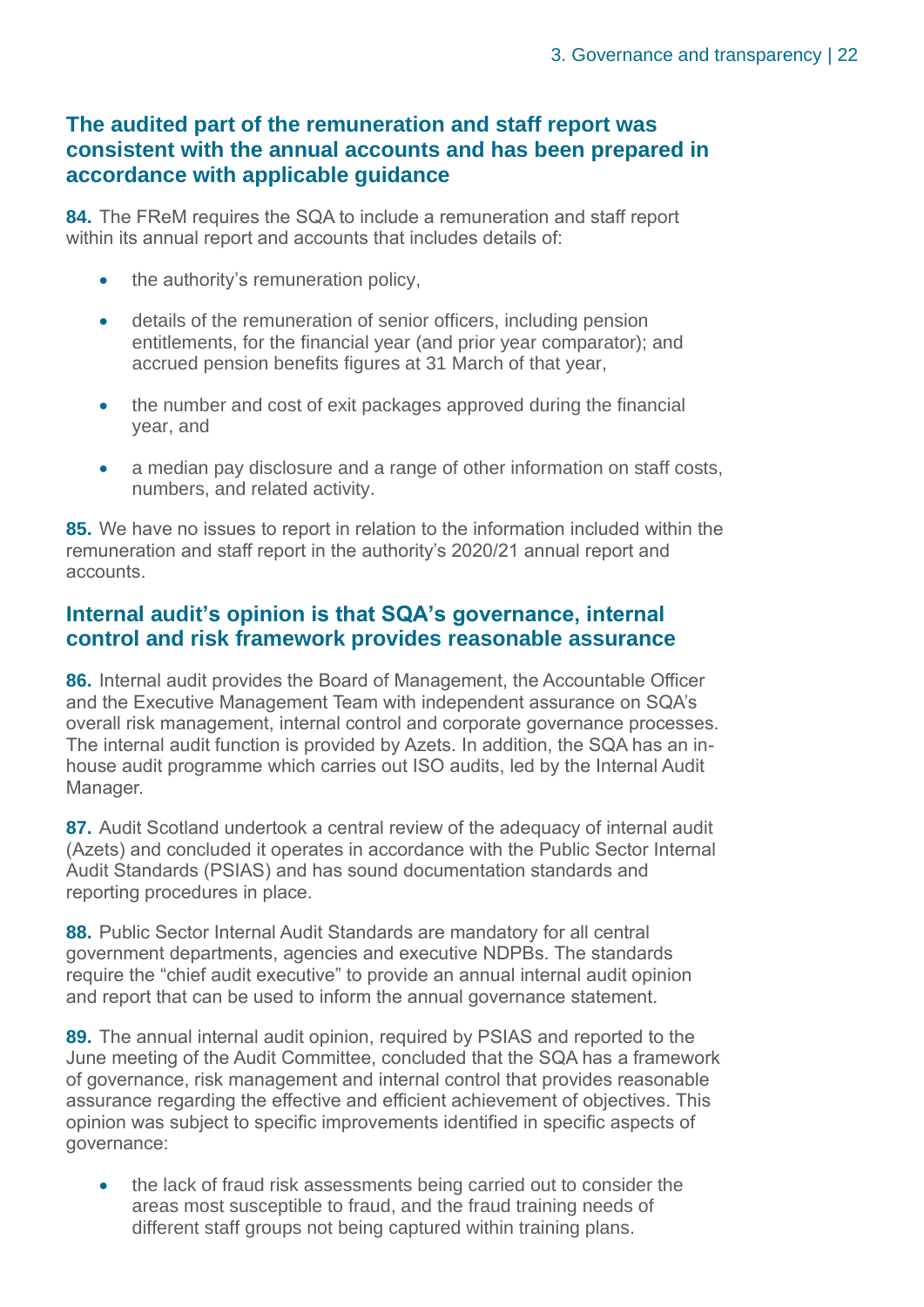• a lack of documentation of people and process-related cyber risks on the Business Systems Risks, Opportunities and Issues register (the majority of the risks on the register relate to technical cyber risks).

Management is actioning these and intend to address them by the end of 2021.

**90.** During 2020/21, we placed formal reliance on the work of internal audit's report on payroll as part of our audit of the annual report and accounts.

#### **Relevant national performance audit reports are considered by the Audit Committee**

**91.** Audit Scotland carries out a national performance audit programme on behalf of the Accounts Commission and the Auditor General for Scotland. Relevant reports published by Audit Scotland are reviewed by SQA's Audit Committee. Reports published in 2020/21 are set out at appendix 3.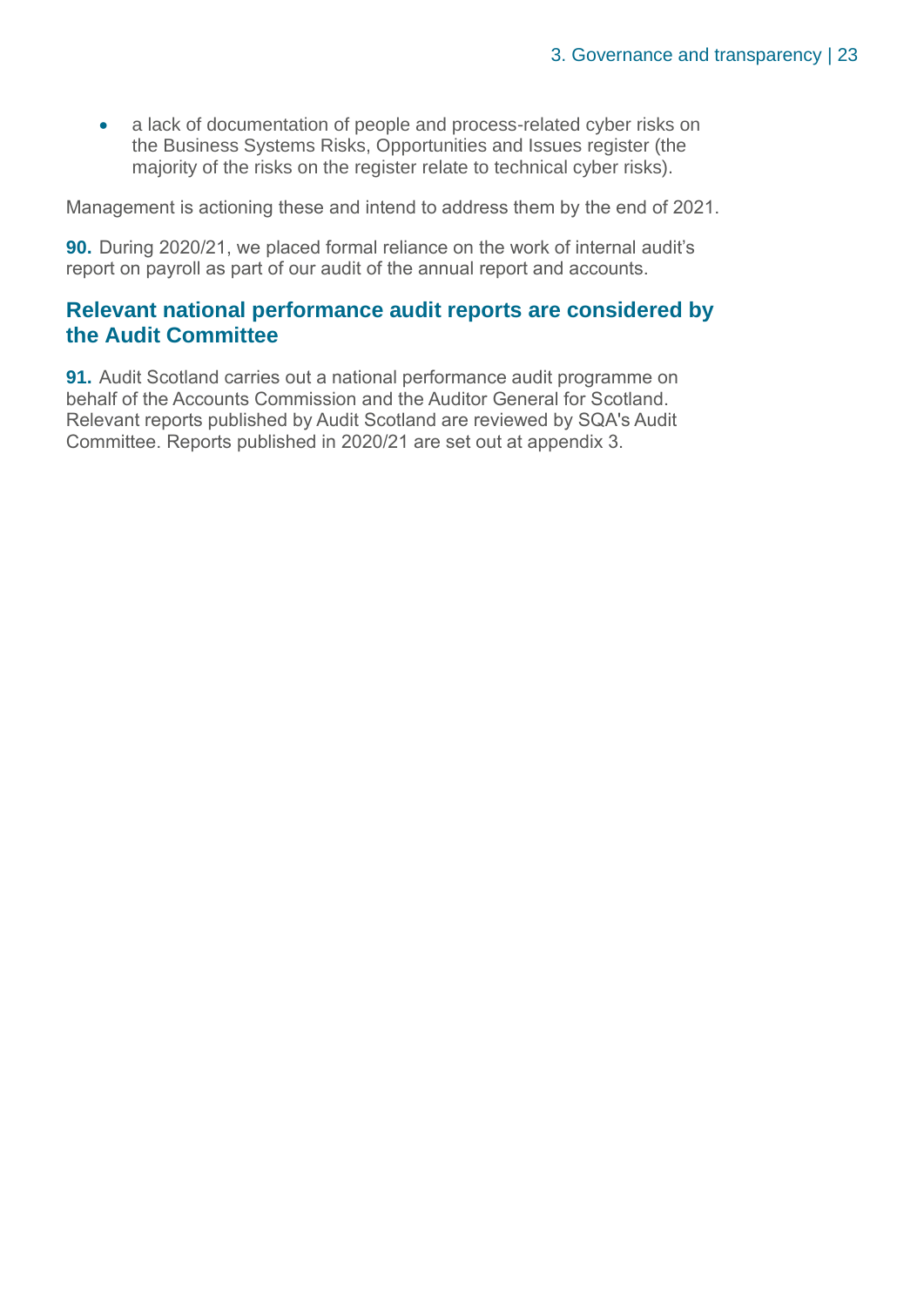# <span id="page-23-0"></span>**Appendix 1. Action plan 2020/21**

#### **2020/21 recommendations**

| <b>Issue/risk</b>                                                                                                                                                                                                                                                                                                                                                                                                                                                                                                                      | <b>Recommendation</b>                                                                                                                                                                                                         | <b>Agreed management</b><br>action/timing                                                                                                                                                                                                                                                                                      |
|----------------------------------------------------------------------------------------------------------------------------------------------------------------------------------------------------------------------------------------------------------------------------------------------------------------------------------------------------------------------------------------------------------------------------------------------------------------------------------------------------------------------------------------|-------------------------------------------------------------------------------------------------------------------------------------------------------------------------------------------------------------------------------|--------------------------------------------------------------------------------------------------------------------------------------------------------------------------------------------------------------------------------------------------------------------------------------------------------------------------------|
| 1. Valuation and useful<br>lives of non current assets<br>Our audit work found a<br>number of non-current assets<br>were recorded in the fixed<br>asset register which had a<br>net book value of nil, yet were<br>still in use.<br>$Risk$ – The entries in the<br>accounts are not reflective of<br>the assets which are owned<br>and used by SQA                                                                                                                                                                                     | Undertake a review of the<br>fixed asset register and<br>ensure that the accounting<br>treatment is appropriate<br>Refer exhibit 2                                                                                            | We have undertaken a review<br>as part of the Annual<br>Accounts exercise for all<br>assets with value of greater<br>than £50k. This accounted for<br>93% of the value. We will<br>complete the valuation on the<br>remaining assets in FY 21/22.<br>Responsible officer: Alan<br><b>Dickson</b><br>Agreed date: 31 March 2022 |
| 2. Disposal of non current<br>assets<br>During the year, SQA<br>completed an asset<br>verification exercise which<br>identified a total of 95 assets,<br>all with a net book value of<br>zero, which were on the asset<br>register but were either no<br>longer in use or previously<br>disposed of. There was no<br>authorisation or supporting<br>documentation for each of<br>these disposals.<br>$Risk - Without proper$<br>authorisation or<br>documentation, SQA assets<br>could be misappropriated or<br>disclosed incorrectly. | We recommend that SQA<br>implements a policy and<br>process for the disposal of<br>assets, to include retention of<br>evidence of authorisation,<br>method of disposal and<br>accounting for any proceeds.<br>Refer exhibit 2 | Agreed. We will develop and<br>implement a policy and<br>process for disposal of non<br>current assets.<br>Responsible officer: Alan<br><b>Dickson</b><br>Agreed date: 31 December<br>2021                                                                                                                                     |
| 3. Signed approval of<br>business cases                                                                                                                                                                                                                                                                                                                                                                                                                                                                                                | SQA should consider<br>reviewing options to<br>implement an electronic                                                                                                                                                        | All business cases are<br>approved via email and it is<br>felt that this is an adequate                                                                                                                                                                                                                                        |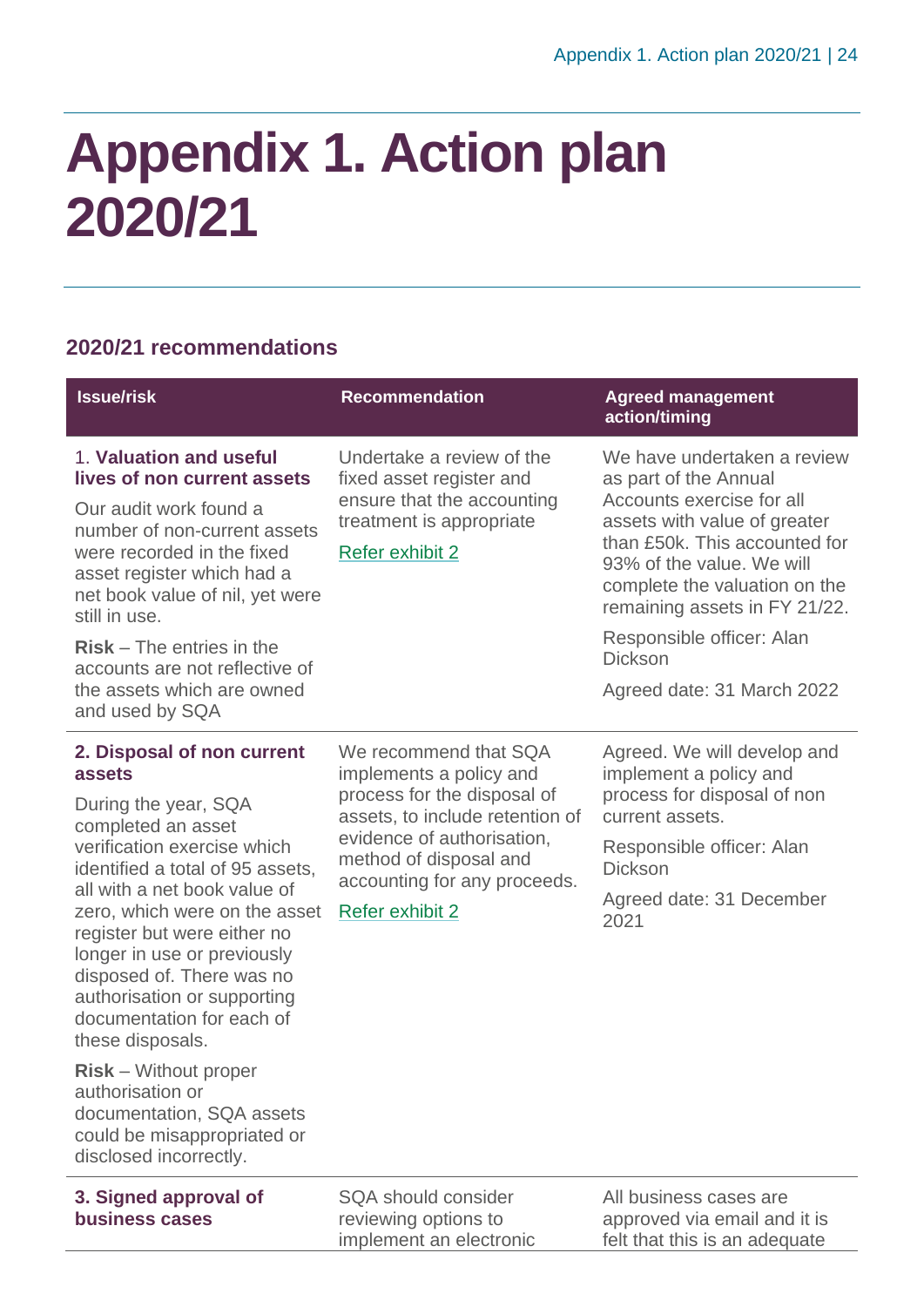| <b>Issue/risk</b>                                                                                                                                                       | <b>Recommendation</b>                                                                                 | <b>Agreed management</b><br>action/timing                                                                                                                                 |
|-------------------------------------------------------------------------------------------------------------------------------------------------------------------------|-------------------------------------------------------------------------------------------------------|---------------------------------------------------------------------------------------------------------------------------------------------------------------------------|
| We noted in some instances<br>that business cases<br>submitted to the Scottish<br>Government did not receive<br>signed approval, but rather<br>were approved through an | signature system for<br>decisions which require<br>formal approval.                                   | level of approval. We will<br>however give consideration to<br>the implementation of an<br>electronic signature system if<br>it is felt this with strengthen<br>controls. |
| email trail.<br><b>Risk: That significant</b>                                                                                                                           |                                                                                                       | Responsible Officer: Alan<br><b>Dickson</b>                                                                                                                               |
| financial decisions are not<br>appropriately authorised.                                                                                                                |                                                                                                       | Agreed Date: 31 December<br>2021                                                                                                                                          |
| <b>4. Segmental Reporting</b>                                                                                                                                           | Management should review                                                                              | Agreed. This forms part of the                                                                                                                                            |
| Segmental reporting in the<br>financial statements is limited<br>(carry forward from<br>2019/20).                                                                       | the position to ensure that<br>appropriate segmental<br>information is available for<br>future years. | deliverables for the Cost<br>Allocation Project which we<br>will have in place by March<br>2022.                                                                          |
| <b>Risk: Disclosure is not</b><br>compliant with the FReM and                                                                                                           |                                                                                                       | Responsible Officer: Alan<br><b>Dickson</b>                                                                                                                               |
| does not provide<br>stakeholders with full<br>information on the SQA's<br>operations.                                                                                   |                                                                                                       | Agreed Date: 31 March 2022                                                                                                                                                |
| 5. Review of the annual<br>report and accounts                                                                                                                          | The draft annual report and<br>accounts should be formally                                            | We will give consideration to<br>the approval process having                                                                                                              |
| The draft performance report<br>section of the annual report is<br>reviewed by the SQA's                                                                                | considered by the audit<br>committee as a whole,<br>standalone document prior to<br>approval.         | consulted with both the<br><b>Performance and Audit</b><br>Committees.                                                                                                    |
| performance committee,<br>while the draft financial                                                                                                                     |                                                                                                       | Responsible Officer: Alan<br><b>Dickson</b>                                                                                                                               |
| statements section is<br>reviewed by the audit<br>committee. In our view, the<br>draft annual report and<br>accounts should be viewed<br>as a cohesive whole.           |                                                                                                       | Agreed Date: 31 March 2022                                                                                                                                                |
| <b>Risk:</b> The annual report and<br>accounts is not considered as<br>a standalone document.                                                                           |                                                                                                       |                                                                                                                                                                           |

### **Follow-up of prior year recommendations**

| <b>S</b> Issue/risk  | <b>Recommendation</b>                        | <b>Agreed management</b><br>action/timing |
|----------------------|----------------------------------------------|-------------------------------------------|
| 1. Impairment review | Management should<br>undertake an impairment | Outstanding.                              |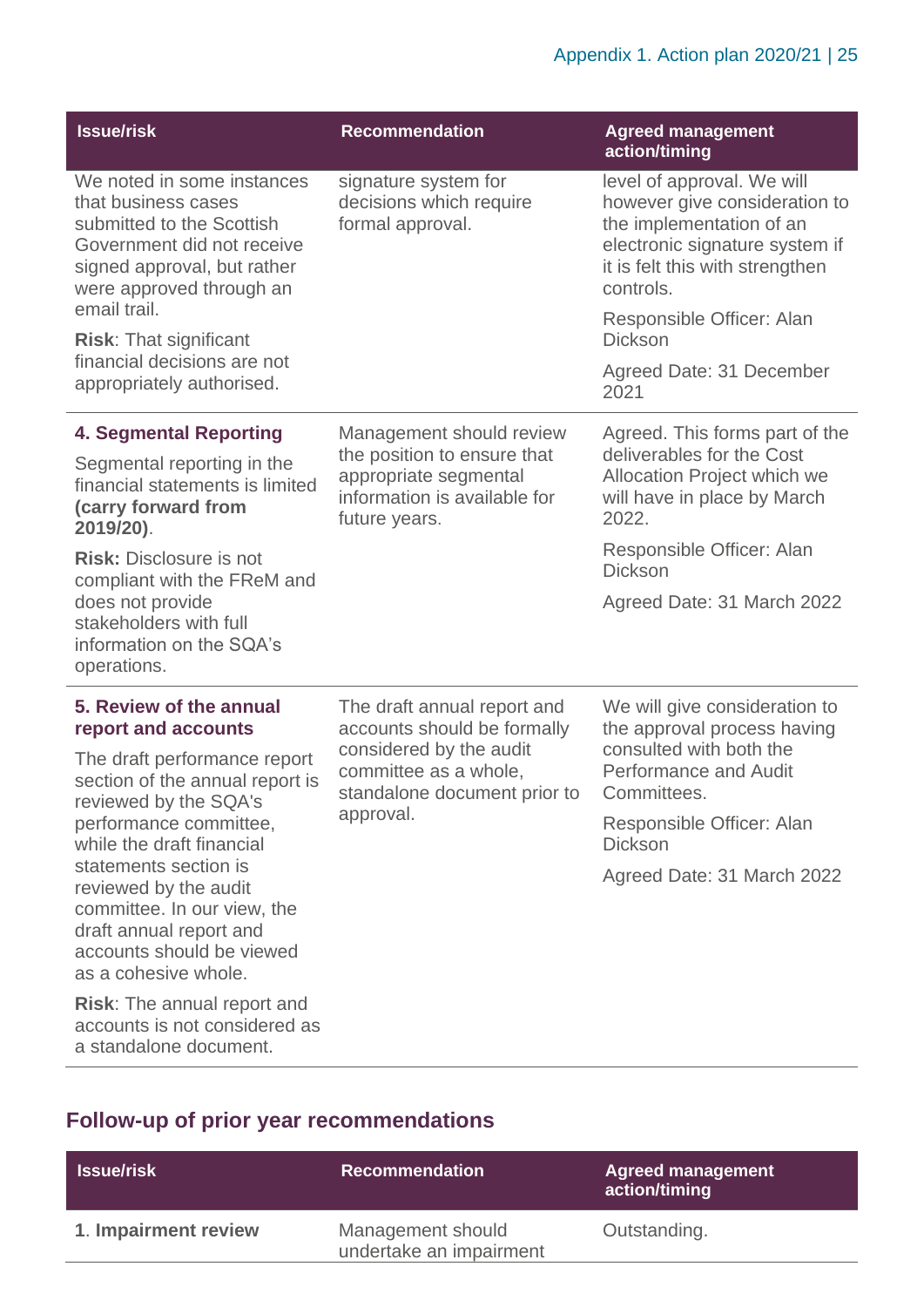| <b>Issue/risk</b>                                                                                                                                                                                           | <b>Recommendation</b>                                                                                                                                                                                                                                       | <b>Agreed management</b><br>action/timing                                                                                                                                                                                                      |
|-------------------------------------------------------------------------------------------------------------------------------------------------------------------------------------------------------------|-------------------------------------------------------------------------------------------------------------------------------------------------------------------------------------------------------------------------------------------------------------|------------------------------------------------------------------------------------------------------------------------------------------------------------------------------------------------------------------------------------------------|
| No impairment review of<br>assets being brought into<br>commission in 2019/20 was<br>undertaken.<br><b>Risk:</b><br>Carrying value of assets does<br>not reflect existing use value<br>to the organisation. | review on all assets on an<br>annual basis.<br>Although SQA undertook a<br>revaluation exercise in<br>2019/20, there remain<br>significant issues<br>concerning the annual<br>valuation of non current<br>assets.<br>Refer Appendix 1,<br>recommendation 1. | Revised action. We will<br>complete a revaluation of the<br>remaining assets in FY 21/22.<br>The review already<br>undertaken accounted for<br>93% of the value.<br>Responsible officer: Alan<br><b>Dickson</b><br>Revised date: 31 March 2022 |
|                                                                                                                                                                                                             |                                                                                                                                                                                                                                                             |                                                                                                                                                                                                                                                |
| <b>2. Segmental Reporting</b>                                                                                                                                                                               | Management should review                                                                                                                                                                                                                                    | Outstanding                                                                                                                                                                                                                                    |
| Segmental reporting in the<br>financial statements is<br>limited.                                                                                                                                           | the position to ensure that<br>appropriate segmental<br>information is available for<br>future years.                                                                                                                                                       | This will be delivered as part<br>of the Cost Allocation Project<br>which is due for completion                                                                                                                                                |
| <b>Risk:</b>                                                                                                                                                                                                | We have re-raised this                                                                                                                                                                                                                                      | by March 2022.                                                                                                                                                                                                                                 |
| Disclosure is not compliant<br>with the FReM and does not<br>provide stakeholders with full<br>information on the SQA's<br>operations.                                                                      | issue for 2020/21.                                                                                                                                                                                                                                          | Responsible officer: Alan<br><b>Dickson</b>                                                                                                                                                                                                    |
|                                                                                                                                                                                                             | Refer Appendix 1,<br>recommendation 5.                                                                                                                                                                                                                      | Revised date: 31 March 2022                                                                                                                                                                                                                    |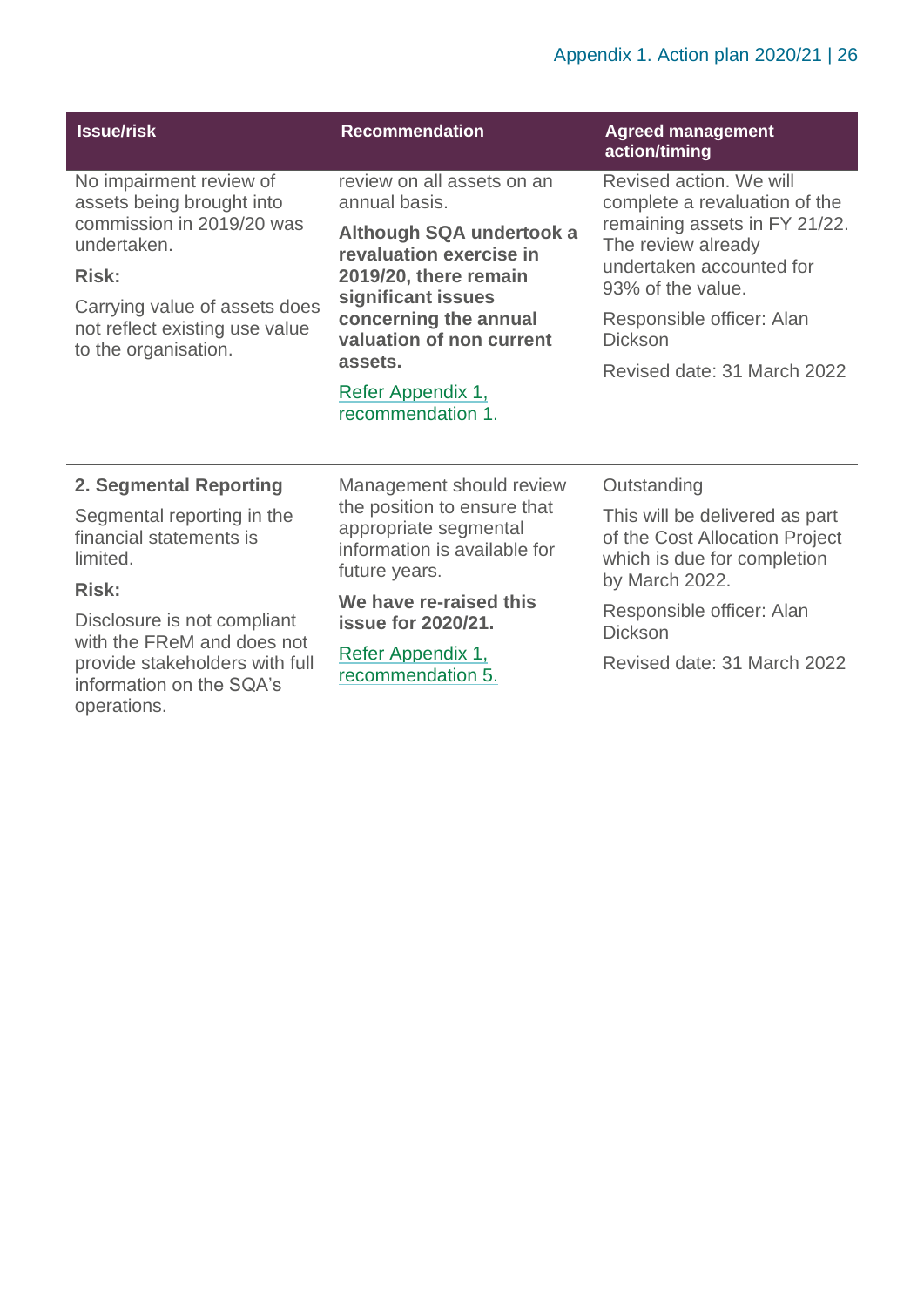# <span id="page-26-0"></span>**Appendix 2. Significant audit risks**

The table below sets out the audit risks we identified on the 2020/21 audit and how we addressed each risk in arriving at our conclusion. The risks are categorised between those where there is a risk of material misstatement in the financial statements and those relating to our wider responsibility under the [Code of Audit Practice 2016.](http://www.audit-scotland.gov.uk/report/code-of-audit-practice-2016)

#### **Risks of material misstatement in the financial statements \***

| <b>Audit risk</b>                                                                                                                                                                                                                                                                                                                                                                               | <b>Assurance procedure</b>                                                                                                                                                                                                                                                                    | <b>Results and conclusions</b>                                                                                                                                                                                                                                               |
|-------------------------------------------------------------------------------------------------------------------------------------------------------------------------------------------------------------------------------------------------------------------------------------------------------------------------------------------------------------------------------------------------|-----------------------------------------------------------------------------------------------------------------------------------------------------------------------------------------------------------------------------------------------------------------------------------------------|------------------------------------------------------------------------------------------------------------------------------------------------------------------------------------------------------------------------------------------------------------------------------|
| 1. Risk of management<br>override of controls<br><b>International Auditing</b><br>Standards require that audits<br>are planned to consider the<br>risk of fraud, which is<br>presumed to be a significant<br>risk in any audit. This<br>includes the risk of fraud due<br>to the management override<br>of controls.                                                                            | Detailed testing of<br>$\bullet$<br>journal entries.<br>Review of accounting<br>$\bullet$<br>estimates.<br>Focused testing of<br>$\bullet$<br>accruals and<br>prepayments.<br>Evaluation of<br>$\bullet$<br>significant transactions<br>that are outside the<br>normal course of<br>business. | Our audit testing of journal<br>entries, accounting estimates,<br>accruals and prepayments,<br>and evaluation of significant<br>transactions outside the<br>course of normal business<br>did not highlight any instance<br>of fraud, not management<br>override of controls. |
| 2. Estimations and<br>judgements<br>There is a significant degree<br>of subjectivity in the<br>measurement and valuation<br>of some material balances<br>disclosed in the financial<br>statements:<br>• the accrual of the exam fees<br>is based on the service<br>provided to 31 March in the<br>academic year.<br><b>Risk: Misstatement of</b><br>liabilities in the financial<br>statements. | Review actual<br>$\bullet$<br>experience of<br>significant estimates<br>made in the prior year.<br>Significant estimates<br>$\bullet$<br>and judgements are<br>clearly explained in the<br>notes to the accounts.<br><b>Review</b><br>$\bullet$<br>appropriateness of<br>accruals.            | We reviewed the<br>methodology and data used<br>in calculating the accrual of<br>entry fees and concluded that<br>it was reasonable.                                                                                                                                         |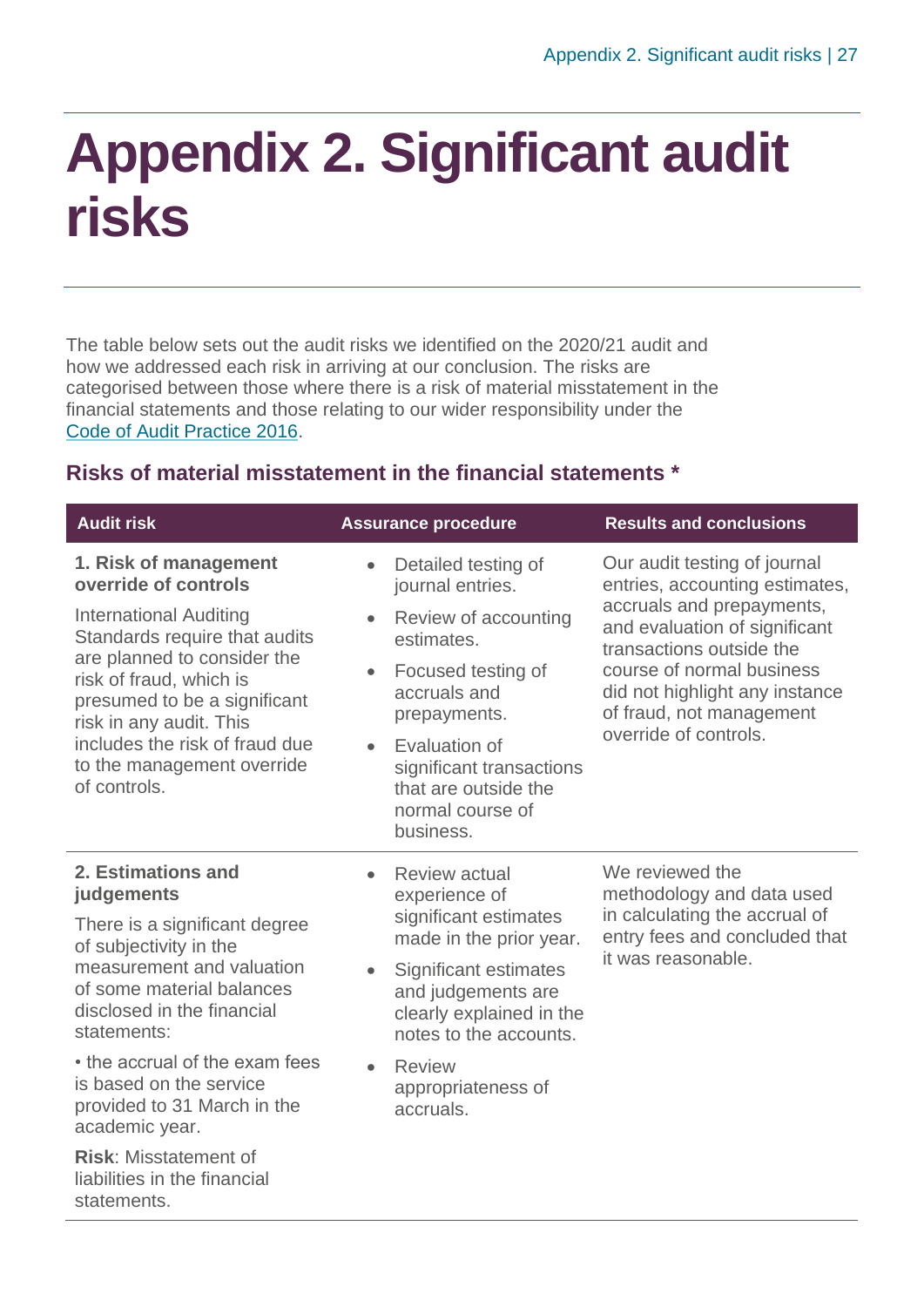| <b>Audit risk</b>                                                                                                                                                         | <b>Assurance procedure</b>                                                                                                                                                                        | <b>Results and conclusions</b>                                                                                                                   |
|---------------------------------------------------------------------------------------------------------------------------------------------------------------------------|---------------------------------------------------------------------------------------------------------------------------------------------------------------------------------------------------|--------------------------------------------------------------------------------------------------------------------------------------------------|
| 3. Impact of Covid-19<br>The Covid-19 disruption has<br>had a fundamental impact on<br>what and how services are                                                          | We will continue to monitor<br>the governance<br>arrangements, including any<br>temporary measures put in                                                                                         | We have monitored<br>governance and budget<br>monitoring arrangements and<br>found them to be appropriate.                                       |
| delivered by the SQA.                                                                                                                                                     | place as a result of the<br>pandemic.                                                                                                                                                             | We noted the impact of<br>Covid-19 resulted in a delay                                                                                           |
| Risk: The impact of Covid-19<br>will have a pervasive effect<br>on all aspects of the SQA's<br>operations and presents a<br>wide range of risks for the<br>2020/21 audit. | We will review SQA's<br>ongoing budget monitoring<br>and medium term financial<br>planning in the context of the<br>challenges and uncertainties<br>it is facing from the Covid-19<br>disruption. | to the draft annual report and<br>accounts being presented for<br>audit.<br>We have reported our<br>findings in the main body of<br>this report. |
|                                                                                                                                                                           | We will continue to discuss<br>our audit approach, and<br>timetable with management<br>during the year to agree how<br>we can work together to<br>adapt and respond to<br>changing circumstances. |                                                                                                                                                  |

#### **Wider audit dimension risks**

**\*** In our Annual Audit Plan for 2020/21 which was presented to the Audit Committee in February 2021, we identified two risks of material misstatement in the financial statements caused by fraud in both income recognition and expenditure. However, on completion of our interim audit work for 2020/21 we reconsidered both of these risks taking into account the results of our interim audit work and the requirements laid out in auditing standards. As a result, we rebutted the presumption that a material risk exists from fraud for both income recognition and expenditure. This is on the basis of the extent of income and expenditure which is received and issued to other parts of the public sector, including Scottish Government funding. We also reconsidered the extent of risk associated with IAS 19 and pension liability entries, and found the risk to be lower than first assessed.

For the areas that are subject to some risk, we considered the incidence of fraud using National Fraud Initiative and Counter Fraud Service outcomes. We assessed that the volume of transactions, that would need to be fraudulent to prove a material risk, is implausible. Our audit testing is directed towards testing significant and unusual transactions and towards assessing accounting estimates to address any residual risk, as part of our standard fraud procedures. We also review controls over key areas of risk.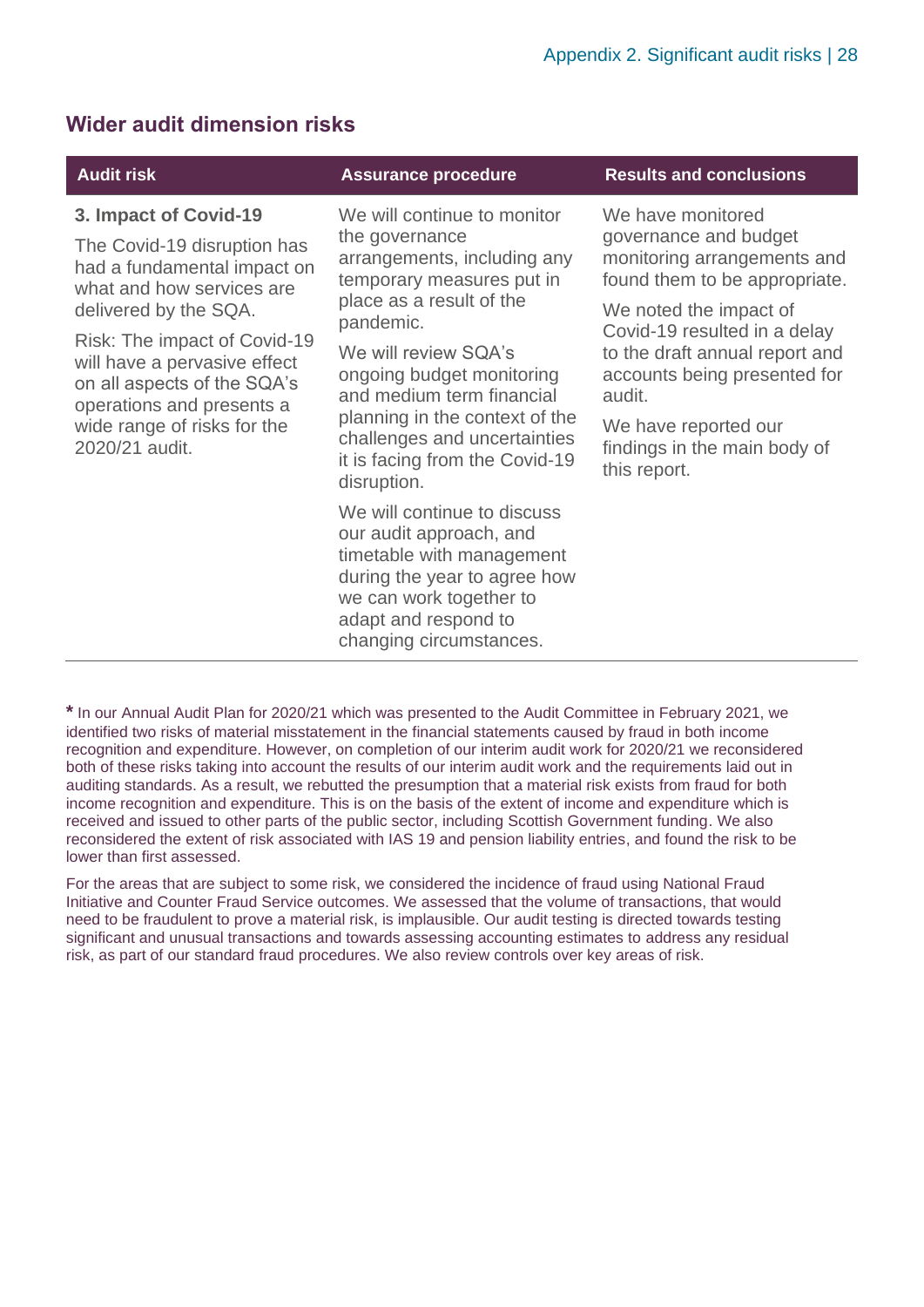# <span id="page-28-0"></span>**Appendix 3. Summary of 2020/21 national performance reports**

April [Affordable housing](https://www.audit-scotland.gov.uk/report/affordable-housing)

June [Highlands and Islands Enterprise: Management of Cairngorm mountain and](https://www.audit-scotland.gov.uk/report/highlands-and-islands-enterprise-management-of-cairngorm-mountain-and-funicular-railway)  [funicular railway](https://www.audit-scotland.gov.uk/report/highlands-and-islands-enterprise-management-of-cairngorm-mountain-and-funicular-railway)

[Local government in Scotland Overview 2020](https://www.audit-scotland.gov.uk/report/local-government-in-scotland-overview-2020)

July [The National Fraud Initiative in Scotland 2018/19](https://www.audit-scotland.gov.uk/report/the-national-fraud-initiative-in-scotland-201819)

**January** [Digital progress in local government](https://www.audit-scotland.gov.uk/report/digital-progress-in-local-government) [Local government in Scotland: Financial overview 2019/20](https://www.audit-scotland.gov.uk/report/local-government-in-scotland-financial-overview-201920)

February [NHS in Scotland 2020](https://www.audit-scotland.gov.uk/report/nhs-in-scotland-2020)

March [Improving outcomes for young people through school education](https://www.audit-scotland.gov.uk/report/improving-outcomes-for-young-people-through-school-education)